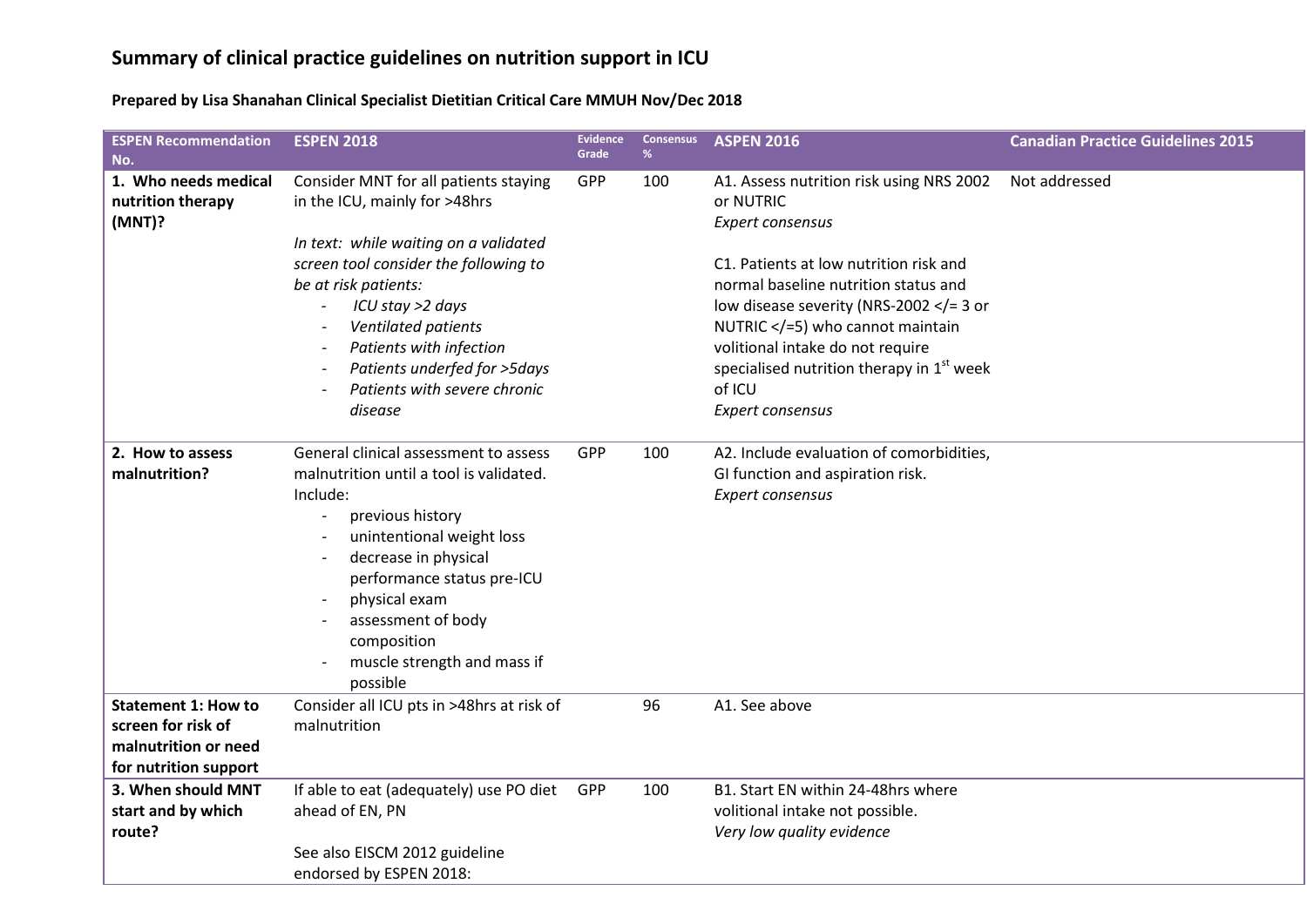|                         | -if oral diet is not possible, patients<br>should be considered for<br>EN within the first 48 hrs<br>-EN should be initiated in the absence |   |     |                                                                                                                                                                                                                           |                                                                                                                                                                                                                                                                                                                                                                                                                        |
|-------------------------|---------------------------------------------------------------------------------------------------------------------------------------------|---|-----|---------------------------------------------------------------------------------------------------------------------------------------------------------------------------------------------------------------------------|------------------------------------------------------------------------------------------------------------------------------------------------------------------------------------------------------------------------------------------------------------------------------------------------------------------------------------------------------------------------------------------------------------------------|
|                         | of contraindications<br>-EN should be started slowly (10-20<br>ml/h) and progressed cautiously with<br>monitoring of GI symptoms            |   |     |                                                                                                                                                                                                                           |                                                                                                                                                                                                                                                                                                                                                                                                                        |
| 4. Nutrition route      | If PO diet not possible use early EN<br>(within 48hrs) rather than delaying EN                                                              | В | 100 | B2. Use EN over PN<br>Low to very low quality evidence                                                                                                                                                                    | 1 and 8. Recommend EN over PN when<br>there is an intact GIT                                                                                                                                                                                                                                                                                                                                                           |
|                         |                                                                                                                                             |   |     |                                                                                                                                                                                                                           | 8. Do not use early PN routinely but<br>consider it in nutritionally high risk<br>patients with a relative contraindication<br>to EN (not appropriate in nutritionally<br>low risk patients)                                                                                                                                                                                                                           |
| 5                       | If PO diet not possible use early EN<br>(within 48hrs) rather than early PN                                                                 | A | 100 |                                                                                                                                                                                                                           |                                                                                                                                                                                                                                                                                                                                                                                                                        |
| 6                       | If PO/EN contra-indicated start PN<br>within 3-7 days                                                                                       | B | 89  | G1. In low nutrition risk patients (NRS<br>$\langle$ = 3 or NUTRIC $\langle$ = 5) withhold<br>exclusive PN for $1st$ 7 days following ICU<br>admission if volitional intake/EN not<br>feasible.<br>V low quality evidence | 10.1. In patients who are not<br>malnourished, are tolerating some EN,<br>or when PN is indicated < 10 days,<br>consider low dose PN.<br>Insufficient data to make<br>recommendation about use of low dose<br>PN in the following: those requiring PN<br>for > 10 days; obese critically ill and<br>malnourished critically ill. Weigh<br>safety/benefits of low dose PN on a<br>case-by-case basis in these patients. |
| $\overline{\mathbf{z}}$ | In severely malnourished can use<br>early and progressive PN if PO/EN<br>contra-indicated                                                   | 0 | 95  | G2. In high nutrition risk (NRS>/=5 or<br>NUTRIC >/=5) or severely malnourished<br>patients if EN not feasible initiate<br>exclusive PN asap.<br><b>Expert consensus</b>                                                  |                                                                                                                                                                                                                                                                                                                                                                                                                        |
| 8                       | To avoid overfeeding don't use early<br>EN and PN, but can use within 3-7<br>days                                                           | Α | 100 |                                                                                                                                                                                                                           | 7.1. Recommend not starting EN and PN<br>at same time. Insufficient data to<br>recommend time at which PN should<br>commence. Decision should be made on<br>a case by case basis. All strategies to<br>optimise EN delivery should be                                                                                                                                                                                  |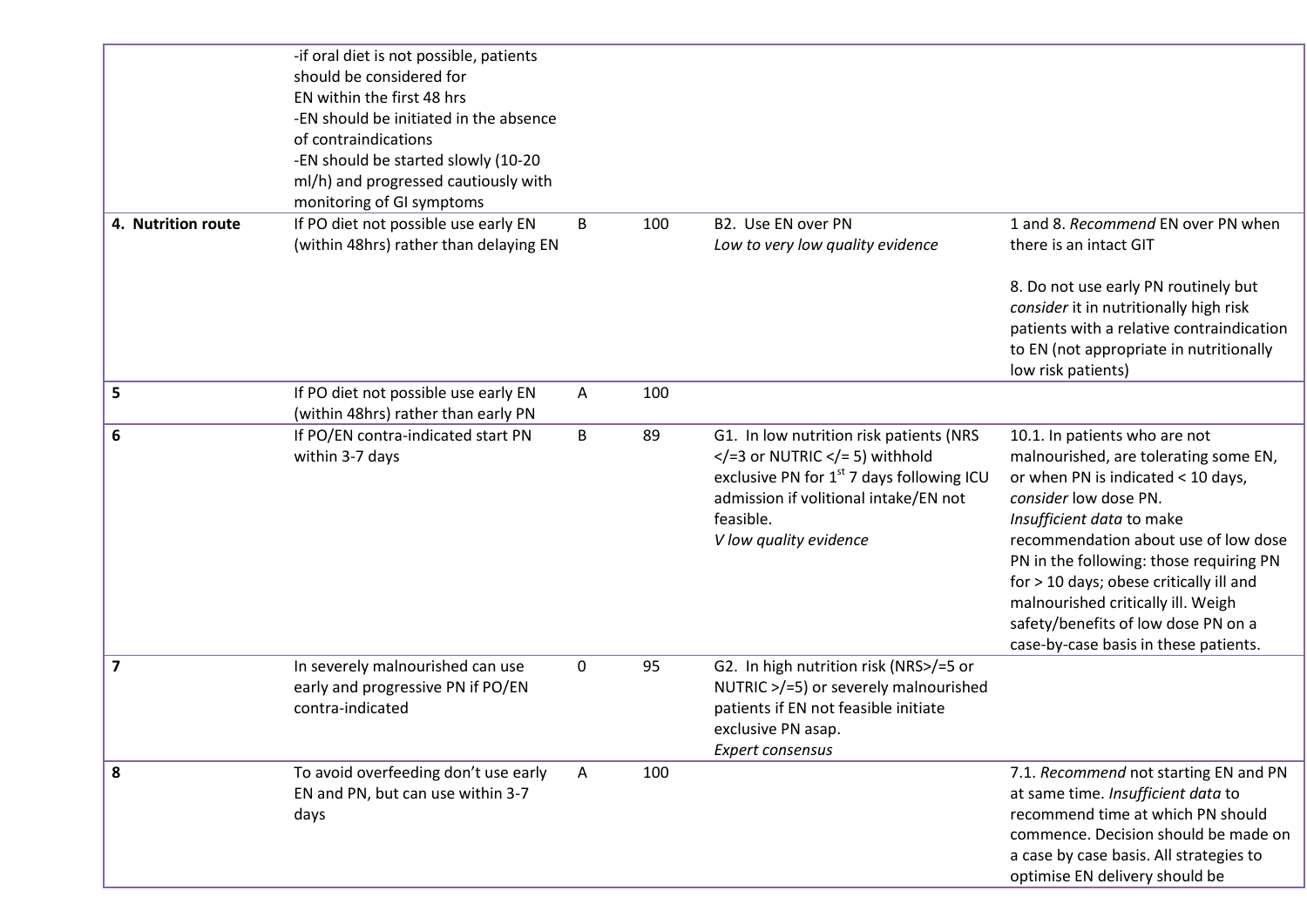|                                            |                                                                                                   |          |     |                                                                                                                                                                | attempted prior to commencing PN.                                                                                                                                                                                                                                               |
|--------------------------------------------|---------------------------------------------------------------------------------------------------|----------|-----|----------------------------------------------------------------------------------------------------------------------------------------------------------------|---------------------------------------------------------------------------------------------------------------------------------------------------------------------------------------------------------------------------------------------------------------------------------|
| 9. Intermittent vs.<br>continuous EN?      | Use continuous rather than bolus EN                                                               | B        | 95  | D4b. In high risk pts or pts with<br>intolerance to bolus feeding use<br>continuous feeding.<br><b>Expert Consensus</b>                                        | 6.3. Insufficient data to make a<br>recommendation on continuous vs. any<br>other method of EN administration                                                                                                                                                                   |
| 10. Post pyloric vs.<br>gastric feeding?   | Use gastric access as standard                                                                    | GPP      | 100 | B4b. Initiate EN in the stomach in most<br>pts.<br>Expert consensus                                                                                            | 5.3. Recommend the use of small bowel<br>feeding routinely in units where this is<br>feasible, otherwise use it in patients at<br>high risk of feed<br>intolerance/regurgitation or aspiration.<br>Where it is not feasible use in select pts<br>with persistent GI intolerance |
| NG vs. gastrostomy                         |                                                                                                   |          |     |                                                                                                                                                                | 6.4. Insufficient data                                                                                                                                                                                                                                                          |
| 11.                                        | In gastric feeding intolerance not<br>solved by prokinetics use postpyloric<br>feeding            | B        | 100 | B4a &D4a. Divert level of feeding lower<br>in GIT in pts at risk of aspiration or<br>where GI intolerance has been shown.<br>Moderate to high quality evidence |                                                                                                                                                                                                                                                                                 |
| 12.                                        | In those at high risk of aspiration can<br>use postpyloric, mainly jejunal feeding                | GPP      | 95  | See above                                                                                                                                                      |                                                                                                                                                                                                                                                                                 |
| 13. Do prokinetics<br>improve outcome?     | IV erythromycin should be used as $1st$<br>line prokinetic therapy                                | B        | 100 | D4c. In patients at high risk of<br>aspiration use prokinetics where<br>clinically feasible.<br>Low quality evidence                                           | 3.2. When commencing EN consider use<br>of strategies to optimise feeding<br>(starting at target, small bowel feeding,<br>prokinetics, volume-based feeding,<br>higher GRV threshold, concentrated<br>feeds)                                                                    |
|                                            |                                                                                                   |          |     |                                                                                                                                                                | 5.2. Recommend use of promotility<br>agents when feed intolerance occurs.<br>Use metoclopramide due to safety<br>concerns regarding erythromycin.<br>Insufficient data to recommend<br>combined use of metoclopramide and<br>erythromycin                                       |
| 14.                                        | Alternatively can use IV<br>metoclopramide or a combination of<br>metoclopramide and erythromycin | $\Omega$ | 100 |                                                                                                                                                                |                                                                                                                                                                                                                                                                                 |
| <b>Gastric residual</b><br>volumes/gastric | In text: GRV measurement is<br>common and may help identify                                       |          |     | D <sub>2</sub> a. Do not use GRV measurement.<br>Where GRVs are used avoid holding EN                                                                          | 5.5a. Consider using a threshold of 250-<br>500mls for GRVs and measuring them 4-                                                                                                                                                                                               |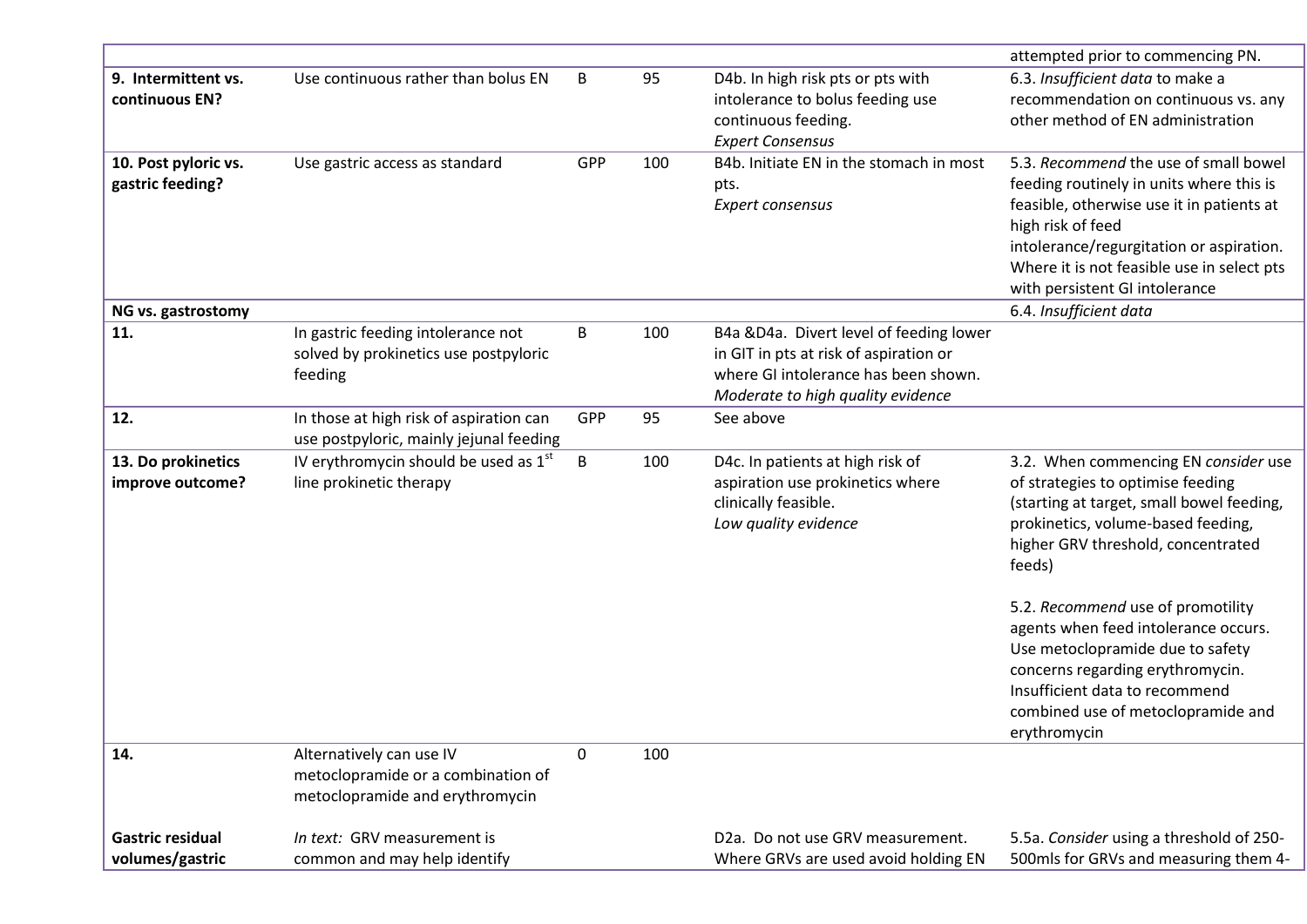| aspirate volumes<br>(GRVs)                                                 | intolerance to EN during initiation and                                                                                                                                                                            |             |     | if <500mls in absence of other signs of<br>intolerance.                                                                                        | 8 hourly                                                                                                                                                 |
|----------------------------------------------------------------------------|--------------------------------------------------------------------------------------------------------------------------------------------------------------------------------------------------------------------|-------------|-----|------------------------------------------------------------------------------------------------------------------------------------------------|----------------------------------------------------------------------------------------------------------------------------------------------------------|
|                                                                            | progression. May not be necessary<br>when EN is established.<br>Delay EN if GRV > 500ml/6 hrs                                                                                                                      |             |     | Low quality evidence                                                                                                                           | 5.5b. Insufficient data to make a<br>recommendation on return of gastric<br>aspirate                                                                     |
| 15. How to define<br>energy expenditure<br>(EE)?                           | In I+V patients use indirect<br>calorimetry (IC) to calculate EE                                                                                                                                                   | B           | 95  | A3a. Use IC.<br>Very low quality evidence                                                                                                      | 3.1. Insufficient data to guide use of IC<br>vs. predictive equations to determine<br>energy requirements                                                |
|                                                                            | If IC not available use VCO2 from<br>pulmonary artery catheter or<br>ventilator over predictive equations<br>(capnography)                                                                                         |             | 82  | A3b. Otherwise use published<br>predictive equations or weight based<br>25-30kcal/kg<br>Expert consensus                                       |                                                                                                                                                          |
| 16. Target isocaloric or<br>hypocaloric feeding?                           | If using IC can target progressive<br>isocaloric rather than hypocaloric<br>feeding after the early phase of acute<br>illness.                                                                                     | $\mathbf 0$ | 95  | C2. Use either full or trophic feeding in<br>ALI/ARDS pts.<br>High quality evidence                                                            | 3.3a. An initial strategy of trophic<br>feeding for 5 days should not be<br>considered in ALI patients.                                                  |
|                                                                            | In text: If IC or VCO2 not available use<br>of simple weight based equations<br>(such as 20-25kcal/kg).                                                                                                            |             |     |                                                                                                                                                | 3.3b. Consider intentional underfeeding<br>of calories not protein in low nutritional<br>risk but not higher risk patients.                              |
| 17                                                                         | Hypocaloric feeding <70% of EE<br>should be administered in early phase<br>of acute illness.                                                                                                                       | B           | 100 | H2. In PN patients aim for <80% of<br>energy requirements or =20kcals/kg<br with adequate protein (1.2g/kg) in 1st<br>week of ICU.             |                                                                                                                                                          |
|                                                                            | <b>ESPEN position paper 2018:</b><br>Monitoring nutrition in the ICU: "an<br>initial maximum energy target in the<br>acute phase(usually limited to 3 days<br>after ICU admission) should not<br>exceed 20kcal/kg" |             |     | Low quality evidence                                                                                                                           |                                                                                                                                                          |
| 18                                                                         | After day 3 if using IC can give 80-<br>100% of measured EE                                                                                                                                                        | 0           | 95  |                                                                                                                                                |                                                                                                                                                          |
| 19                                                                         | If using predictive equations to<br>estimate EE use hypocaloric feeding<br><70% of target for first week                                                                                                           | B           | 95  |                                                                                                                                                |                                                                                                                                                          |
| 20. When should we<br>start supplemental<br>parenteral nutrition<br>(SPN)? | If not tolerating full dose EN during $1st$<br>week of ICU, safety and benefit of<br>initiating PN should be considered on<br>a case by case basis                                                                 | GPP         | 96  | G3. Consider SPN after 7-10days in low<br>or high nutrition risk patients if unable<br>to meet >60% energy and protein<br>requirements via EN. | 7.1. Recommend not starting EN and PN<br>at same time. Insufficient data to<br>recommend time at which PN should<br>commence. Decision should be made on |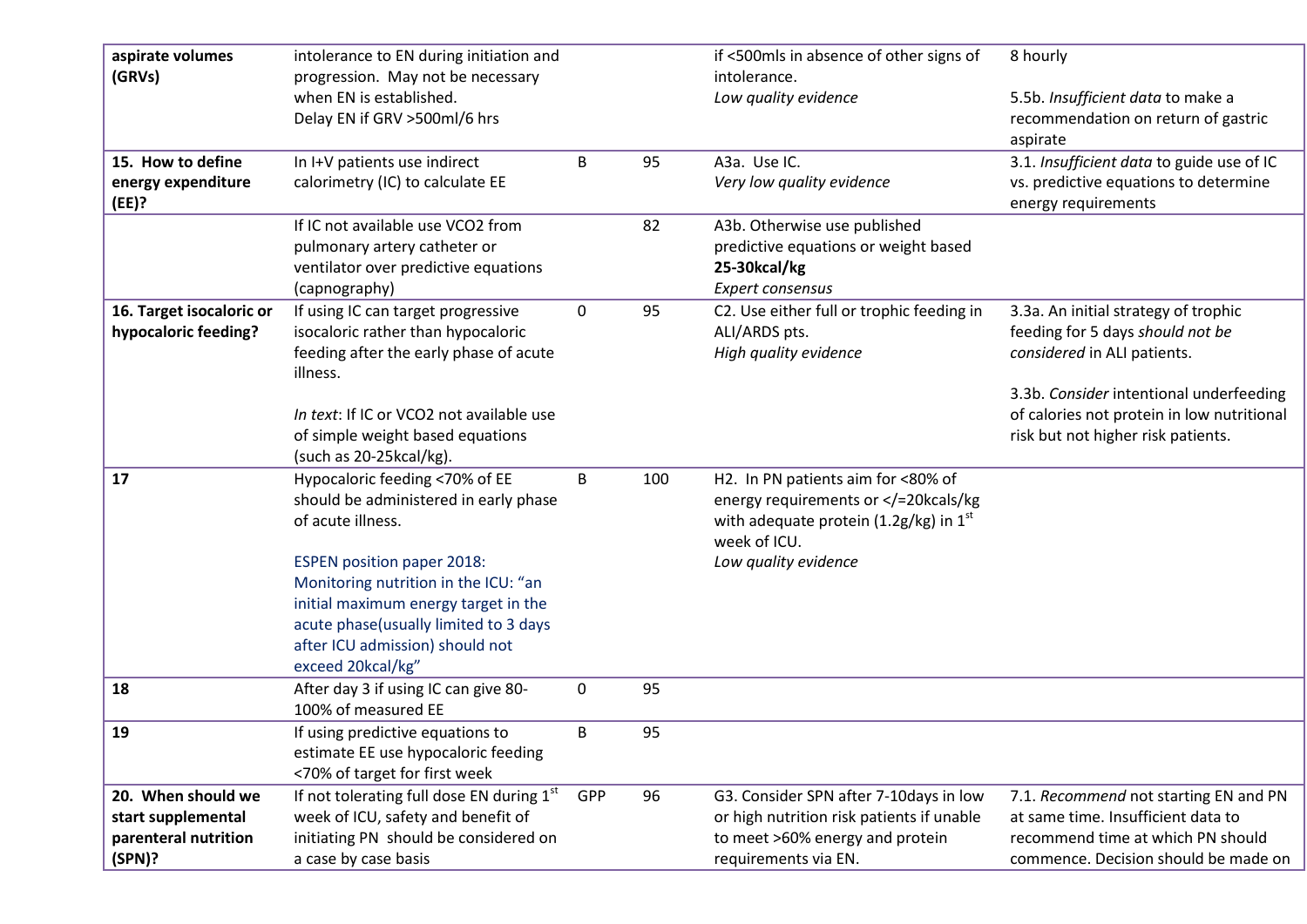|                                                                                        |                                                                                         |     |     | Moderate quality evidence                                                                                                       | a case by case basis. All strategies to<br>optimise EN delivery should be                                                                                                                                                                                                                                                                                                                                                 |
|----------------------------------------------------------------------------------------|-----------------------------------------------------------------------------------------|-----|-----|---------------------------------------------------------------------------------------------------------------------------------|---------------------------------------------------------------------------------------------------------------------------------------------------------------------------------------------------------------------------------------------------------------------------------------------------------------------------------------------------------------------------------------------------------------------------|
|                                                                                        |                                                                                         |     |     | H7. Reduce PN as EN tolerance<br>improves and stop PN if EN at >60% of                                                          | attempted prior to commencing PN.                                                                                                                                                                                                                                                                                                                                                                                         |
|                                                                                        |                                                                                         |     |     | target energy requirements.<br>Expert consensus                                                                                 | 7.2. Strongly recommend not<br>commencing PN and IV glucose.<br>Insufficient data to recommend timing of<br>SPN. Individualised decision as above.                                                                                                                                                                                                                                                                        |
|                                                                                        |                                                                                         |     |     |                                                                                                                                 | 10.1. In patients who are not<br>malnourished, are tolerating some EN,<br>or when PN is indicated for < 10 days,<br>consider low dose PN.<br>Insufficient data to make<br>recommendation about use of low dose<br>PN in the following pts: those requiring<br>PN for > 10 days; obese critically ill and<br>malnourished critically ill. Weigh<br>safety/benefits of low dose PN on a<br>case-by-case basis in these pts. |
| 21.                                                                                    | Do not start PN until all strategies to<br>maximise EN tolerance have been<br>attempted | GPP | 95  |                                                                                                                                 | See above                                                                                                                                                                                                                                                                                                                                                                                                                 |
| 22. Does high protein                                                                  | Can give 1.3g/kg protein progressively 0                                                |     | 91  | A4. Evaluate adequacy of protein                                                                                                | 4.2c. Insufficient evidence to                                                                                                                                                                                                                                                                                                                                                                                            |
| compared to low<br>protein intake improve                                              |                                                                                         |     |     | provision.<br>Expert consensus                                                                                                  | recommend high protein diets or<br>escalating doses of protein                                                                                                                                                                                                                                                                                                                                                            |
| outcome?                                                                               |                                                                                         |     |     |                                                                                                                                 |                                                                                                                                                                                                                                                                                                                                                                                                                           |
|                                                                                        |                                                                                         |     |     | C5. Provide 1.2-1.5g/kg actual wt.<br>Requirements may be higher in burns<br>and multi-trauma.<br>Very low quality evidence     |                                                                                                                                                                                                                                                                                                                                                                                                                           |
| <b>Statement 3</b>                                                                     | Physical activity may improve<br>beneficial effects of nutrition                        |     | 86  |                                                                                                                                 |                                                                                                                                                                                                                                                                                                                                                                                                                           |
| <b>Hydoxyl Methyl</b><br><b>Butyrate (HMB)</b>                                         |                                                                                         |     |     |                                                                                                                                 | 6.5 Insufficient data                                                                                                                                                                                                                                                                                                                                                                                                     |
| 23. What are optimal<br>combinations of<br>carbohydrate (CHO)<br>and fat for EN and PN | CHO <5mg/kg/min                                                                         | GPP | 100 | G3. Limit soy based IV fat emulsions to<br>$\leq$ 100g/week in divided doses in 1st<br>week of ICU<br>Very low quality evidence | 4.2a and b. Insufficient evidence to<br>recommend high fat/low CHO or low<br>fat/high CHO diets                                                                                                                                                                                                                                                                                                                           |
|                                                                                        |                                                                                         |     |     |                                                                                                                                 | 9.2. Consider use of IV lipid that reduces                                                                                                                                                                                                                                                                                                                                                                                |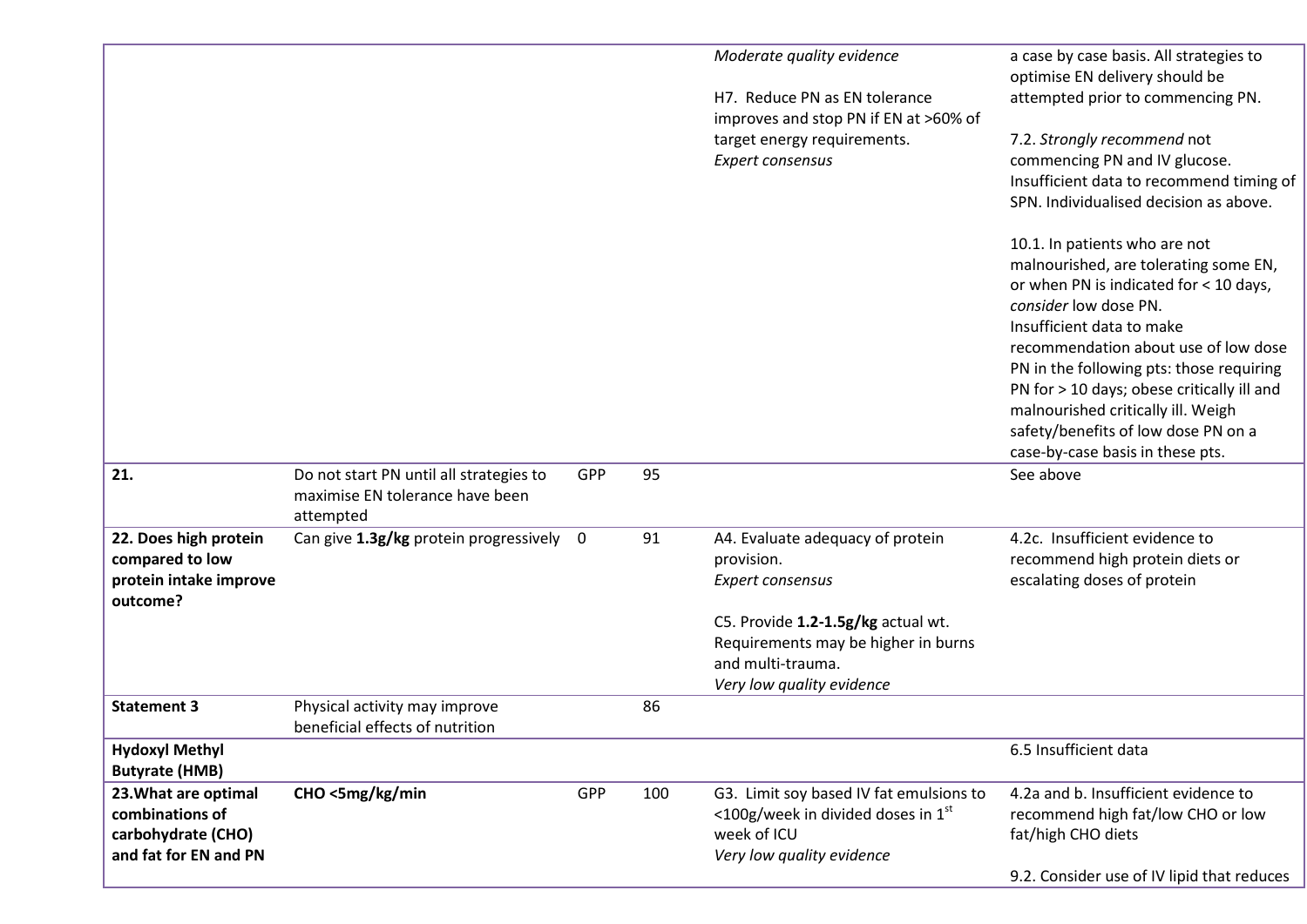| <b>IV Branch chain amino</b><br>acids (BCAA) |                                                                                                                                     |             |     |                                                                                                                                                                                                                                                                                                    | 9.1. insufficient data                                                                                                                                                                                                                                                                                                                                                                                                                                       |
|----------------------------------------------|-------------------------------------------------------------------------------------------------------------------------------------|-------------|-----|----------------------------------------------------------------------------------------------------------------------------------------------------------------------------------------------------------------------------------------------------------------------------------------------------|--------------------------------------------------------------------------------------------------------------------------------------------------------------------------------------------------------------------------------------------------------------------------------------------------------------------------------------------------------------------------------------------------------------------------------------------------------------|
| <b>Arginine</b>                              | Not addressed                                                                                                                       |             |     | O3. Use immune modulating formula<br>containing both fish oils and arginine.<br>Low to moderate quality evidence                                                                                                                                                                                   | 4. 1a. Do not recommend diets<br>supplemented with arginine                                                                                                                                                                                                                                                                                                                                                                                                  |
| 29.                                          | In unstable /complex ICU pts do not<br>give IV GLN, especially in renal or liver<br>failure                                         | A           | 92  | H6. Do not use IV GLN routinely.<br>Moderate quality evidence                                                                                                                                                                                                                                      |                                                                                                                                                                                                                                                                                                                                                                                                                                                              |
| 28                                           | Do not give additional enteral GLN in<br>critically ill patiens other than burns /<br>trauma                                        | B           | 92  | F4. Do not routinely use supplemental<br>enteral GLN.<br>Moderate quality evidence                                                                                                                                                                                                                 | 4.1c. Recommend enteral GLN not be<br>used                                                                                                                                                                                                                                                                                                                                                                                                                   |
| 27                                           | Trauma: can give enteral GLN 0.2-<br>0.3g/kg/day for the $1st$ 5 days. If<br>complicated wound healing can give<br>for $10-15$ days | $\mathbf 0$ | 91  |                                                                                                                                                                                                                                                                                                    |                                                                                                                                                                                                                                                                                                                                                                                                                                                              |
|                                              | enteral GLN 0.3-0.5g/kg/day for 10-<br>15days                                                                                       |             |     |                                                                                                                                                                                                                                                                                                    | PN and EN<br>9.4b. Recommend high dose IV and<br>enteral GLN in combination not be used<br>9.4c. Strongly recommend not using IV or<br>enteral GLN                                                                                                                                                                                                                                                                                                           |
| 26. Glutamine (GLN)?                         | 1g/kg/day and a blend of fatty acids<br>If burns >20% BSA give additional                                                           | B           | 95  |                                                                                                                                                                                                                                                                                                    | 9.4a. Recommend IV GLN not be used in                                                                                                                                                                                                                                                                                                                                                                                                                        |
| 25.                                          | Max 1.5g/kg lipid/day. Aim                                                                                                          | GPP         | 100 |                                                                                                                                                                                                                                                                                                    |                                                                                                                                                                                                                                                                                                                                                                                                                                                              |
| 24                                           | IV lipid should be part of PN                                                                                                       | GPP         | 100 |                                                                                                                                                                                                                                                                                                    | See above                                                                                                                                                                                                                                                                                                                                                                                                                                                    |
|                                              |                                                                                                                                     |             |     | Consider using alternative mixed fat<br>emulsions.<br>Expert consensus<br>11. Do not use high fat/low CHO<br>formulations in ICU patients with acute<br>respiratory failure (avoid overfeeding;<br>avoid rapid infusion of IV fat emulsions<br>especially soy based).<br>Very low quality evidence | load of omega 6 fatty acids/soy bean oil.<br>Insufficient data to make a specific<br>recommendation on type of lipid<br>10.2. In patients who are not<br>malnourished, are tolerating some EN,<br>or when PN is indicated for < 10 days,<br>consider withholding lipids high in<br>soybean oil. Insufficient data to make a<br>recommendation about withholding<br>lipids high in soybean oil in pts who are<br>malnourished or require PN for > 10<br>days. |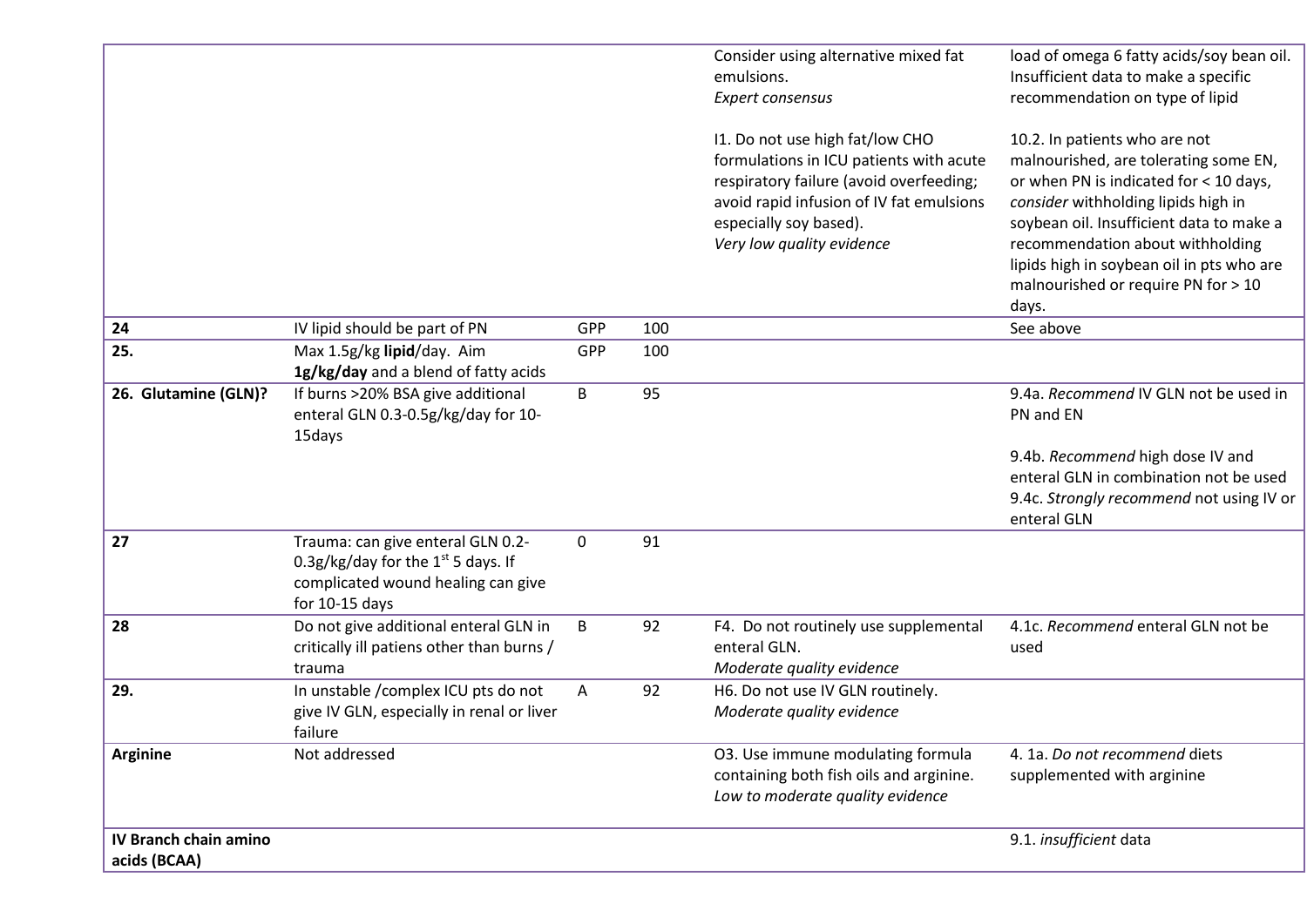| Ornithine<br>ketoglutarate<br>(precursor for GLN and<br>arginine) |                                                                                                 |             |     |                                                                                                                                                                                                                                                                                                                                                                                                                 | Insufficient evidence to recommend                                                                                                                       |
|-------------------------------------------------------------------|-------------------------------------------------------------------------------------------------|-------------|-----|-----------------------------------------------------------------------------------------------------------------------------------------------------------------------------------------------------------------------------------------------------------------------------------------------------------------------------------------------------------------------------------------------------------------|----------------------------------------------------------------------------------------------------------------------------------------------------------|
| 30. n-3s/omega 3s/<br>DHA and EPA/fish oils?                      | Enteral n-3s should not be given by<br>bolus                                                    | B           | 91  | O3. Use immune modulating formula<br>containing both fish oils and arginine.<br>Low to moderate quality evidence                                                                                                                                                                                                                                                                                                | 4.1bii. Insufficient data to recommend<br>use of fish oil supplements alone.                                                                             |
| 31.                                                               | N-3 enriched EN within nutritional<br>doses (500mg/day) can be given                            | 0           | 95  |                                                                                                                                                                                                                                                                                                                                                                                                                 |                                                                                                                                                          |
| 32.                                                               | High dose n-3 enriched EN should not<br>be given routinely                                      | B           | 90  | E3. Cannot make a recommendation on<br>the routine use of an enteral feed<br>characterised by an anti-inflammatory<br>lipid profile (e.g. fish oils, borage oils i.e.<br>Oxepa) and antioxidants in severe<br>ARDS/ALI.<br>Very low to low quality evidence<br>O3. In post op major surgery pts use<br>immune modulating formula containing<br>both fish oils and arginine.<br>Low to moderate quality evidence | 4.1bi. Consider use of an enteral formula<br>with fish oils, borage oils and<br>antioxidants, i.e. Oxepa in ARDS/ALI.                                    |
| 33.                                                               | IV n-3 enriched lipid emulsions (fish<br>oil dose 0.1-0.2g/kg/day) can be given<br>to pts on PN | $\mathbf 0$ | 100 |                                                                                                                                                                                                                                                                                                                                                                                                                 | 9.2. Consider use of IV lipid that reduces<br>load of omega 6 fatty acids/soy bean oil.<br>Insufficient data to make<br>recommendation on type of lipid. |
| 34. Micronutrients?                                               | Provide trace elements and vitamins<br>daily with PN                                            | B           | 100 | F3. Use a combination of antioxidants<br>and trace elements reported to be safe.<br>Low quality evidence                                                                                                                                                                                                                                                                                                        | 9.3. Insufficient data to make a<br>recommendation on IV Zn<br>supplementation.                                                                          |
|                                                                   |                                                                                                 |             |     |                                                                                                                                                                                                                                                                                                                                                                                                                 | 11.1. Do not use supplemental combined<br>vitamins and trace elements.                                                                                   |
|                                                                   |                                                                                                 |             |     |                                                                                                                                                                                                                                                                                                                                                                                                                 | 11.2. Do not use IV/PN Se<br>supplementation, alone or in<br>combination with other antioxidants                                                         |
|                                                                   |                                                                                                 |             |     |                                                                                                                                                                                                                                                                                                                                                                                                                 | 11.3. Insufficient data to make                                                                                                                          |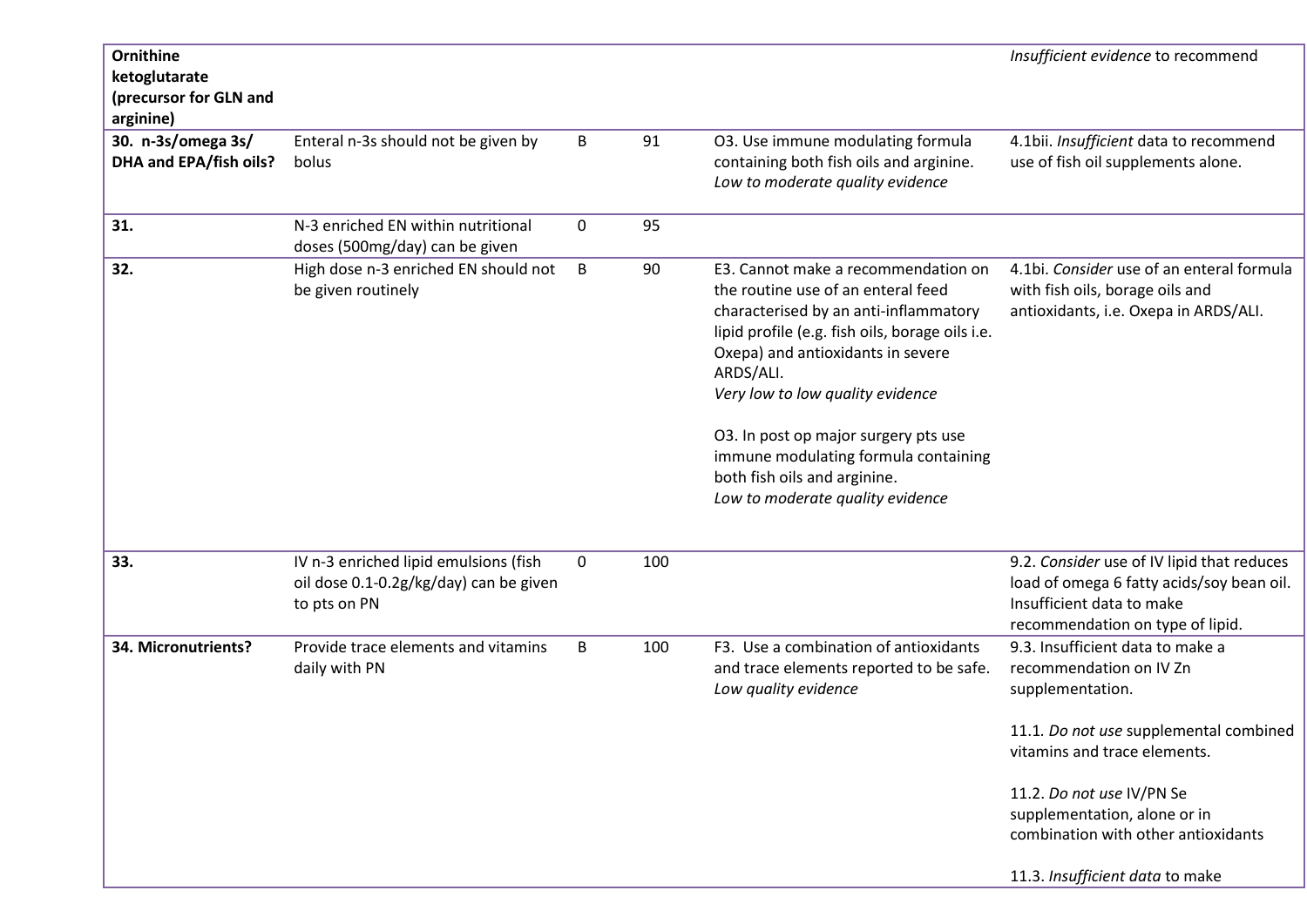|                                                                                                                                                                            |                                                                                                                                                                                                                                                                                                                                                                                                                                                                                                               |     |     |                                                                                                                                                                                                                                                                                                                                                       | recommendation on Vit C<br>supplementation                                                                                                                                                                                                                   |
|----------------------------------------------------------------------------------------------------------------------------------------------------------------------------|---------------------------------------------------------------------------------------------------------------------------------------------------------------------------------------------------------------------------------------------------------------------------------------------------------------------------------------------------------------------------------------------------------------------------------------------------------------------------------------------------------------|-----|-----|-------------------------------------------------------------------------------------------------------------------------------------------------------------------------------------------------------------------------------------------------------------------------------------------------------------------------------------------------------|--------------------------------------------------------------------------------------------------------------------------------------------------------------------------------------------------------------------------------------------------------------|
|                                                                                                                                                                            |                                                                                                                                                                                                                                                                                                                                                                                                                                                                                                               |     |     |                                                                                                                                                                                                                                                                                                                                                       | 11.4. Insufficient data to make a<br>recommendation for the use of Vit D.                                                                                                                                                                                    |
| 35.                                                                                                                                                                        | Do not use high dose antioxidant<br>monotherapy without proven<br>deficiency                                                                                                                                                                                                                                                                                                                                                                                                                                  | B   | 96  |                                                                                                                                                                                                                                                                                                                                                       |                                                                                                                                                                                                                                                              |
| 36. Vit D                                                                                                                                                                  | If Vit D <50nmol/l you can<br>supplement                                                                                                                                                                                                                                                                                                                                                                                                                                                                      | GPP | 86  |                                                                                                                                                                                                                                                                                                                                                       | 11.4. Insufficient data to make a<br>recommendation for the use of Vit D.                                                                                                                                                                                    |
| 37.                                                                                                                                                                        | If Vit D <50nmol/I can give high dose<br>VitD3 500000 iu as a single dose<br>within a wk after admission                                                                                                                                                                                                                                                                                                                                                                                                      | 0   | 86  |                                                                                                                                                                                                                                                                                                                                                       |                                                                                                                                                                                                                                                              |
| <b>38. Contraindications</b><br>to EN (as per Early<br><b>Enteral Nutriton in</b><br><b>Critically III Patients:</b><br><b>EISCM clinical practice</b><br>guidelines 2012) | EN should be delayed:<br>If uncontrolled shock/tissue perfusion<br>goals not met.<br>Uncontrolled/life threatening<br>hypoxemia, hypercapnia or acidosis<br>(can be started in pts with stable<br>hypoxemia, or compensated<br>/permissive hypercapnia and acidosis.<br>Active GI bleeding; but start EN when<br>bleeding has stopped/no signs of re-<br>bleeding.<br>Overt bowel ischaemia.<br>High output fistula if not able to do<br>distal feeding.<br>Abdominal compartment syndrome.<br>GRV >500ml/6hr | B   | 100 | B3. Overt signs of GI contractility not<br>necessary to initiate EN in majority of<br>patients.<br>Expert consensus<br>B5. Withhold EN in haemodynamic<br>instability until patient is fully<br>resuscitated or stable. Initiate /re-<br>initiate EN with caution in patients<br>undergoing withdrawal of vasopressor<br>support.<br>Expert consensus | 1 and 8. Recommend EN over PN when<br>there is an intact GIT<br>8. Do not use early PN routinely but<br>consider it in nutritionally high risk<br>patients with a relative contraindication<br>to EN (not appropriate in nutritionally<br>low risk patients) |
| 39. Low dose EN                                                                                                                                                            | Give low dose EN in:<br>Pts receiving therapeutic<br>hypothermia, increase dose after re-<br>warming.<br>Intra-abdominal hypertension without<br>abdominal compartment syndrome;<br>consider stopping EN if intra-<br>abdominal pressure values increase                                                                                                                                                                                                                                                      | B   | 96  |                                                                                                                                                                                                                                                                                                                                                       | 3.3a. An initial strategy of trophic<br>feeding for 5 days should not be<br>considered in ALI patients.<br>3.3b. Consider intentional underfeeding<br>of calories not protein in low nutritional<br>risk but not higher risk pts.                            |
| 40. Early EN                                                                                                                                                               | while feeding.<br>Acute liver failure.<br>Give early EN in:                                                                                                                                                                                                                                                                                                                                                                                                                                                   | B   | 96  |                                                                                                                                                                                                                                                                                                                                                       | 2. Recommend starting EN within 24-                                                                                                                                                                                                                          |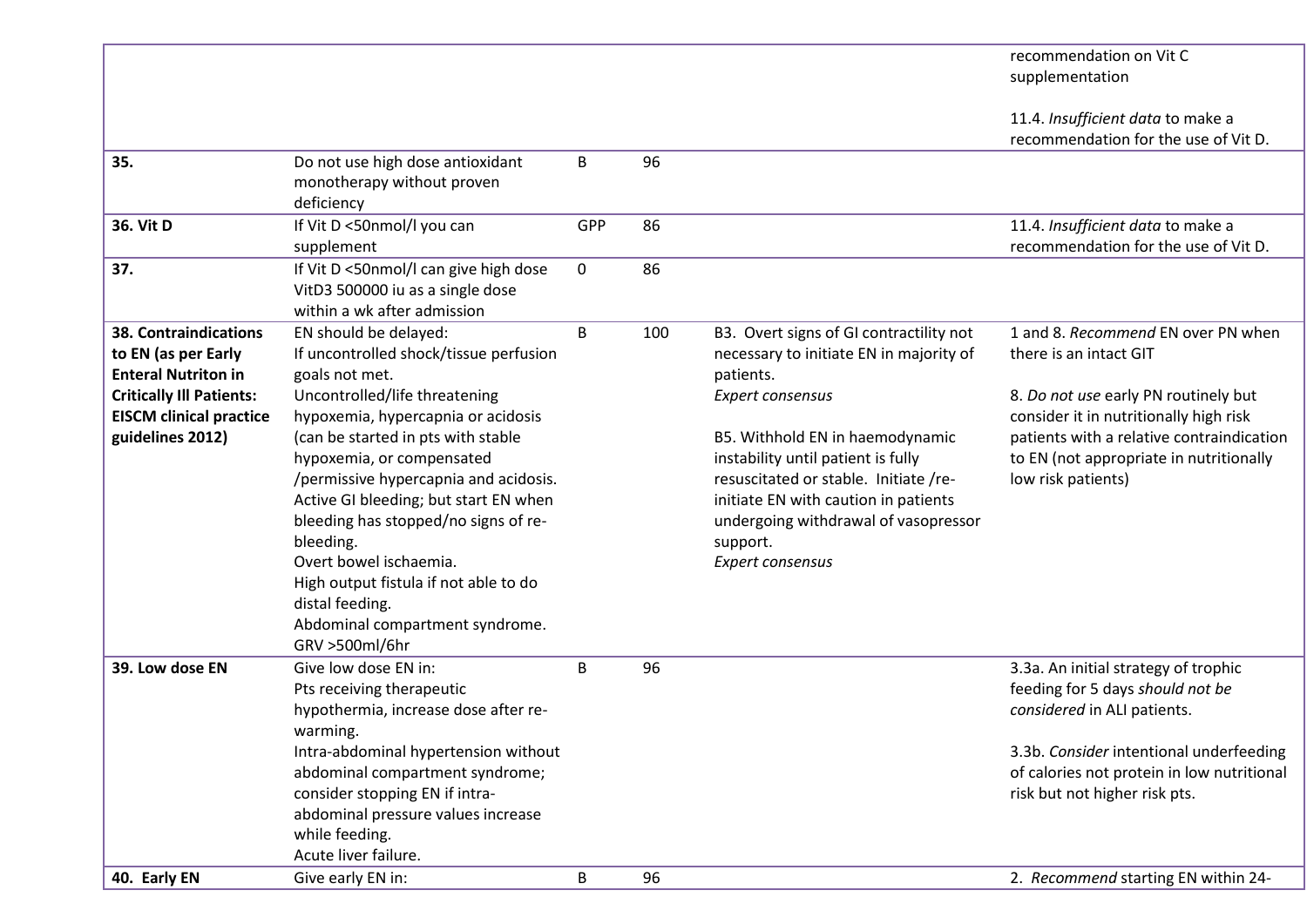|                      | <b>ECMO</b>                                                                |     |    | 48hrs in critically ill pts              |  |
|----------------------|----------------------------------------------------------------------------|-----|----|------------------------------------------|--|
|                      | Traumatic brain injury                                                     |     |    |                                          |  |
|                      | Stroke                                                                     |     |    |                                          |  |
|                      | Spinal cord injury                                                         |     |    |                                          |  |
|                      | Severe acute pancreatitis                                                  |     |    |                                          |  |
|                      | GI surgery                                                                 |     |    |                                          |  |
|                      | Abdominal aortic surgery                                                   |     |    |                                          |  |
|                      | Abdominal trauma where bowel                                               |     |    |                                          |  |
|                      | continuity is confirmed/restored.                                          |     |    |                                          |  |
|                      | Neuromuscular blocking agents                                              |     |    |                                          |  |
|                      | (atracurium, rocuronium)                                                   |     |    |                                          |  |
|                      | Prone position therapy                                                     |     |    |                                          |  |
|                      | Open abdomen                                                               |     |    |                                          |  |
|                      | Absent bowel sounds unless bowel                                           |     |    |                                          |  |
|                      | ischaemia or obstruction suspected.                                        |     |    |                                          |  |
| 41. Self ventilation |                                                                            | GPP | 96 |                                          |  |
|                      | S/V pts not meeting requirement via<br>po diet - consider oral nutritional |     |    |                                          |  |
| (S/V) pts            | supplements (ONS) first then EN                                            |     |    |                                          |  |
|                      |                                                                            |     | 94 |                                          |  |
| 42. Dysphagia        | In S/V pts with dysphagia considered<br>texture modification. If unsafe to | GPP |    |                                          |  |
|                      | swallow use EN                                                             |     |    |                                          |  |
|                      |                                                                            |     |    |                                          |  |
| 43.                  | In S/V pts with dysphagia at very high                                     | GPP | 92 |                                          |  |
|                      | risk of aspiration use postpyloric                                         |     |    |                                          |  |
|                      | feeding. If this is not possible                                           |     |    |                                          |  |
|                      | temporary PN with removal of                                               |     |    |                                          |  |
|                      | feeding tube and swallow training can<br>be used.                          |     |    |                                          |  |
|                      |                                                                            | GPP | 94 | N1. Commence EN within 24-48hrs of       |  |
| 44. EN in sepsis     | Use early progressive EN in sepsis<br>after haemodynamic stabilisation. If |     |    | sepsis/septic shock diagnosis as soon as |  |
|                      | EN is contra-indicated use progressive                                     |     |    | resuscitation is complete and patient is |  |
|                      | PN/SPN                                                                     |     |    | haemodynamically stable.                 |  |
|                      |                                                                            |     |    | Expert consensus                         |  |
|                      |                                                                            |     |    |                                          |  |
|                      |                                                                            |     |    | N2. Do not use exclusive PN or SPN with  |  |
|                      |                                                                            |     |    | EN early in acute phase of severe        |  |
|                      |                                                                            |     |    | sepsis/septic shock, regardless of pts   |  |
|                      |                                                                            |     |    | degree of nutritional risk.              |  |
|                      |                                                                            |     |    | Very low quality evidence                |  |
|                      |                                                                            |     |    |                                          |  |
|                      |                                                                            |     |    | N3. Cannot make a recommendation on      |  |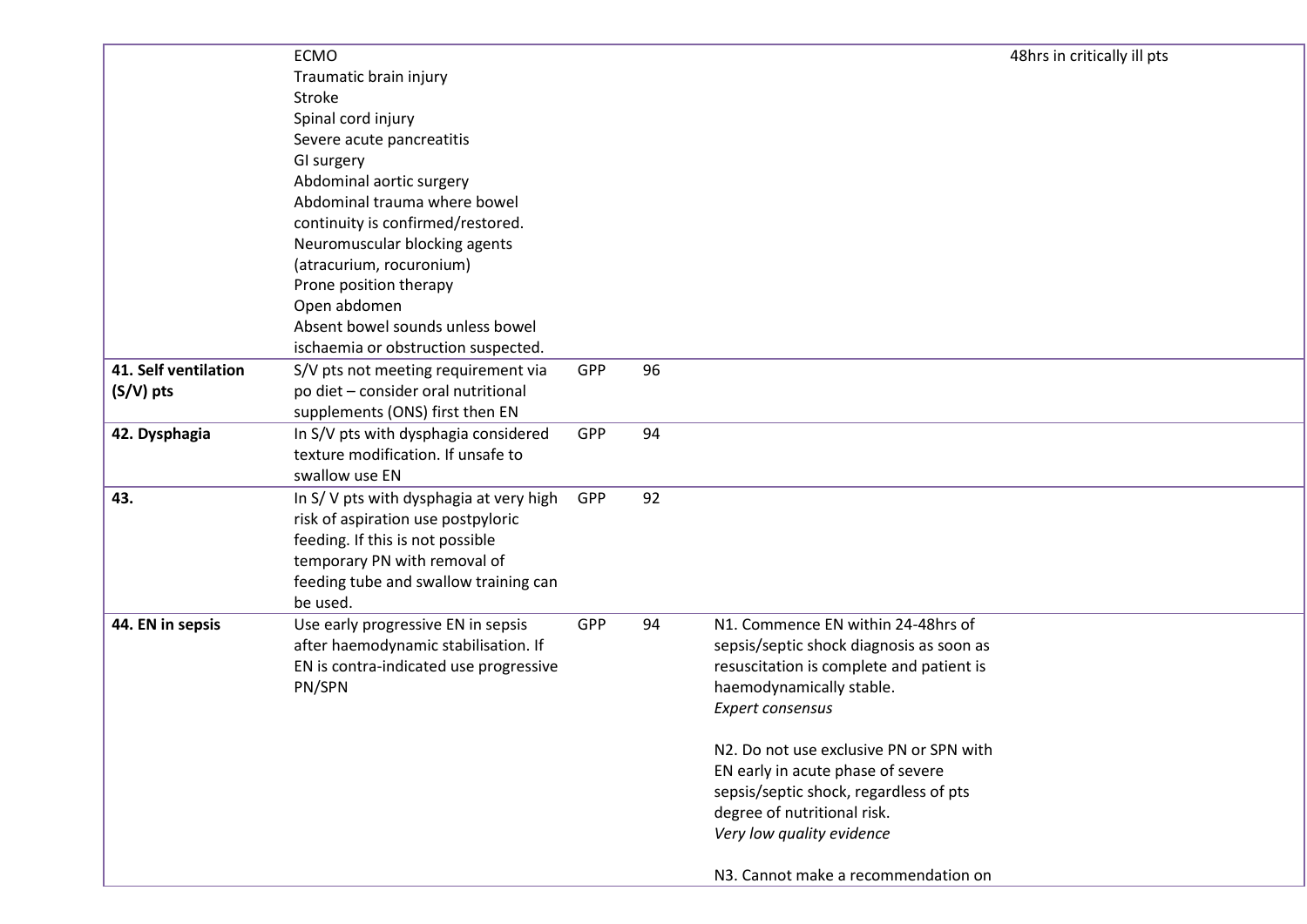|                |                                  |             |    | Se, Zn and antioxidant supplementation     |
|----------------|----------------------------------|-------------|----|--------------------------------------------|
|                |                                  |             |    | in sepsis.                                 |
|                |                                  |             |    | Moderate quality evidence                  |
|                |                                  |             |    | N4. Provide trophic feeding (10-           |
|                |                                  |             |    | 20kcals/hr or up to 500kcals/day) for      |
|                |                                  |             |    | initial phase of sepsis, advancing as      |
|                |                                  |             |    | tolerated after 24-48hrs to >80% of        |
|                |                                  |             |    | target energy goal over the first wk.      |
|                |                                  |             |    | Deliver 1.2-2g/kg protein/d.               |
|                |                                  |             |    | Expert consensus                           |
|                |                                  |             |    | N5. Do not use immune enhancing            |
|                |                                  |             |    | formulas routinely in severe sepsis.       |
|                |                                  |             |    | Moderate quality evidence                  |
| 45. Abdo or    | In patients after                | $\mathbf 0$ | 96 | M3a and b. Use early EN in patients        |
| oesophageal    | abdominal/oesophageal injury can |             |    | with open abdomen in absence of            |
| injury/surgery | use early EN over delayed EN     |             |    | bowel injury. Provide an extra 15-30g      |
|                |                                  |             |    | protein per litre of exudate. Provide      |
|                |                                  |             |    | energy as per other ICU pts.               |
|                |                                  |             |    | Expert consensus                           |
|                |                                  |             |    |                                            |
|                |                                  |             |    | 01. Determine nutrition risk in all        |
|                |                                  |             |    | surgical ICU patients (NRS/NUTRIC).        |
|                |                                  |             |    | Expert consensus                           |
|                |                                  |             |    |                                            |
|                |                                  |             |    | O2. Use EN within 24hrs of surgery         |
|                |                                  |             |    | when feasible. Associated with better      |
|                |                                  |             |    | outcomes than PN or standard care.         |
|                |                                  |             |    | Very low quality evidence                  |
|                |                                  |             |    | O3. Use immune modulating formula          |
|                |                                  |             |    | containing both fish oils and arginine.    |
|                |                                  |             |    | Low to moderate quality evidence           |
|                |                                  |             |    |                                            |
|                |                                  |             |    | O4. Use EN on an individualised basis      |
|                |                                  |             |    | (consider safety) in difficult post op     |
|                |                                  |             |    | situations such as ileus, fresh intestinal |
|                |                                  |             |    | anastomosis, open abdo, need for           |
|                |                                  |             |    | vasopressors.                              |
|                |                                  |             |    |                                            |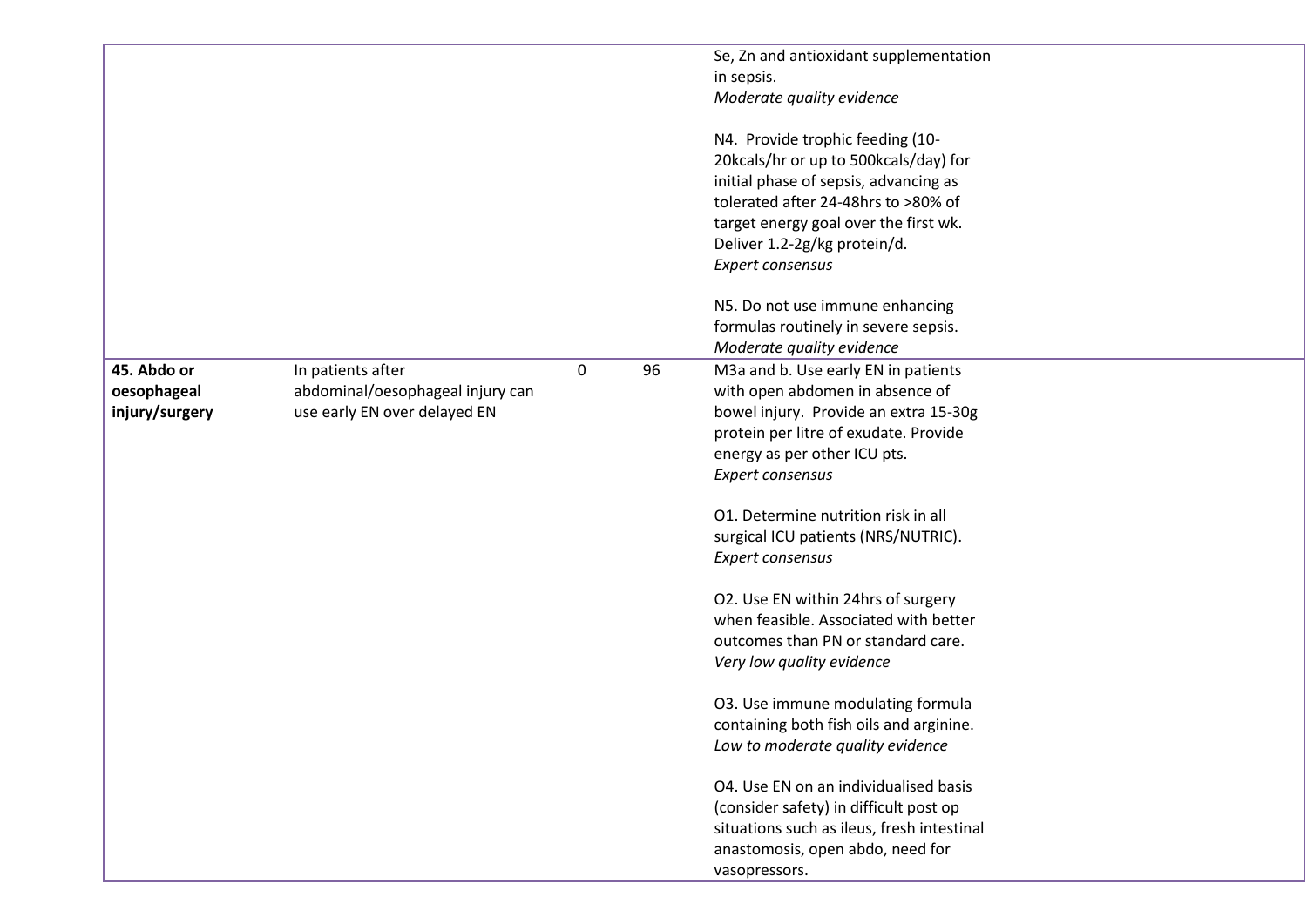|                |                                        |     |     | Very low to low quality evidence          |
|----------------|----------------------------------------|-----|-----|-------------------------------------------|
|                |                                        |     |     | O5. For major upper GI Sx pts where EN    |
|                |                                        |     |     | is not feasible only commence PN if       |
|                |                                        |     |     | duration of therapy likely to be >7days.  |
|                |                                        |     |     | In low nutrition risk pts delay PN for 5- |
|                |                                        |     |     | 7days.                                    |
|                |                                        |     |     | Expert consensus                          |
|                |                                        |     |     |                                           |
|                |                                        |     |     | O6. Pts can start solid diet when diet    |
|                |                                        |     |     | being advanced, clear liquids not         |
|                |                                        |     |     | necessary.                                |
|                |                                        |     |     | Expert consensus                          |
| 46.            | In surgical complications after        | GPP | 96  |                                           |
|                | abdo/oesophageal surgery use EN        |     |     |                                           |
|                | over PN unless bowel discontinuity, GI |     |     |                                           |
|                | obstruction or abdominal               |     |     |                                           |
|                | compartment syndrome                   |     |     |                                           |
| 47.            | In unrepaired anastomotic leak,        | GPP | 96  |                                           |
|                | internal or external fistula enteral   |     |     |                                           |
|                | feeding access distal to the defect is |     |     |                                           |
|                | the aim.                               |     |     |                                           |
|                | Also in text:                          |     |     |                                           |
|                | -for jejunostomy feeding use           |     |     |                                           |
|                | continuous administration and slow     |     |     |                                           |
|                | build-up of nutrition due to cases of  |     |     |                                           |
|                | bowel ischaemia.                       |     |     |                                           |
|                | -Presence of anastomosis or re-        |     |     |                                           |
|                | anastomosis should not delay EN.       |     |     |                                           |
|                | -Often EN tolerance is impaired in     |     |     |                                           |
|                | complicated abdominal surgery pts -    |     |     |                                           |
|                | consider timely SPN to avoid           |     |     |                                           |
|                | prolonged nutritional deficits.        |     |     |                                           |
| 48.            | In unrepaired anastomotic leak,        | GPP | 100 |                                           |
|                | internal or external fistula where     |     |     |                                           |
|                | distal feeding not achieved withhold   |     |     |                                           |
|                | EN and use PN                          |     |     |                                           |
| 50. Trauma pts | Feed trauma pts EN in preference to    | B   | 96  | M1a. Use early EN with a high protein     |
|                | PN                                     |     |     | polymeric formula in immediate post       |
|                |                                        |     |     | trauma phase (within 24-48hrs of          |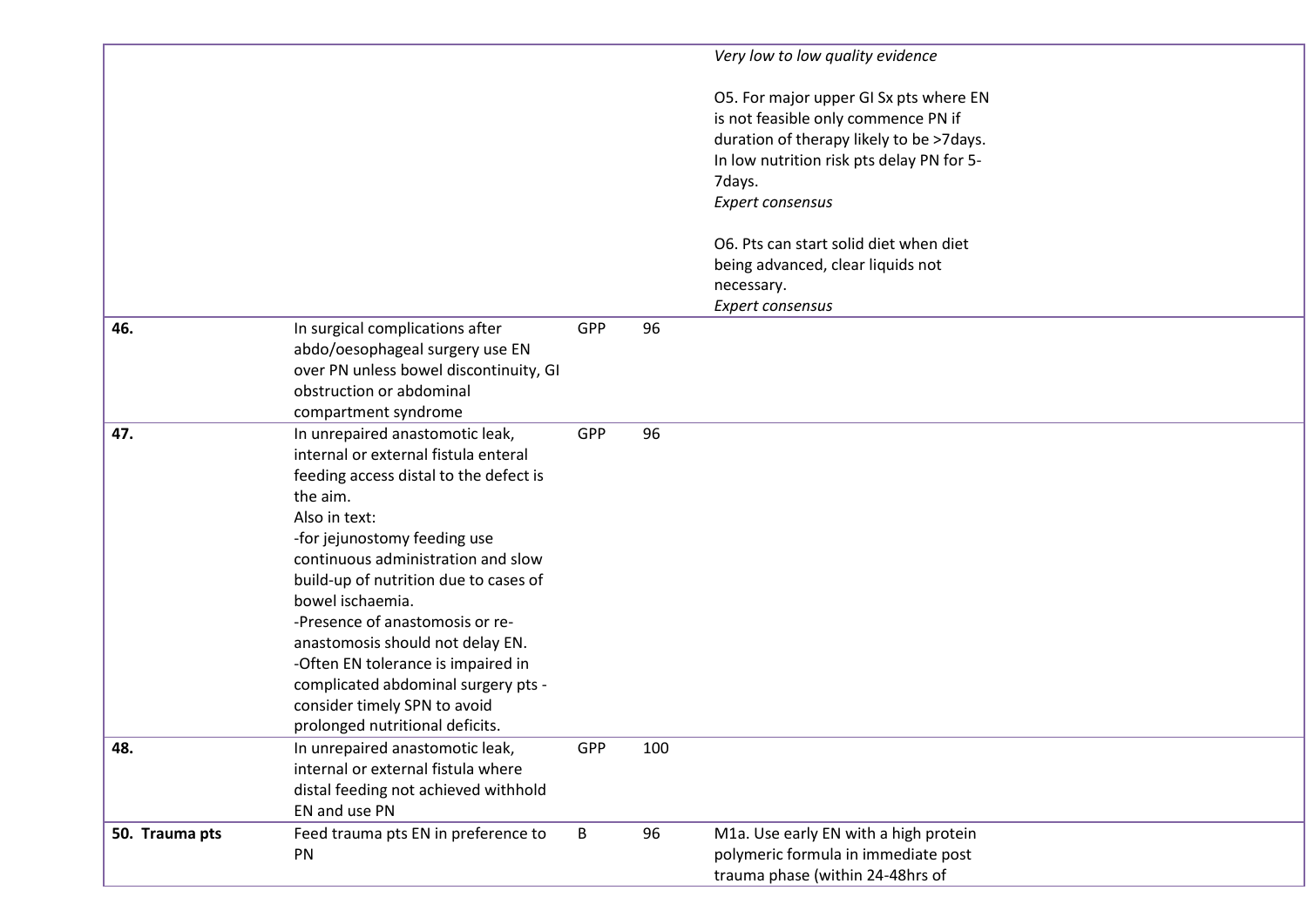|               | Also in text: can consider higher       |                  |    | injury) once patient is                  |
|---------------|-----------------------------------------|------------------|----|------------------------------------------|
|               | protein intakes e.g. 1.5-2g/kg/day due  |                  |    | haemodynamically stable.                 |
|               | to large protein losses 20-30g/day      |                  |    | Very low quality evidence                |
|               |                                         |                  |    | M1b. Consider EN formula with arginine   |
|               |                                         |                  |    | and fish oils in pts with severe trauma. |
|               |                                         |                  |    | Very low quality evidence                |
| 51. Obese pts | Can give isocaloric nutrition,          | $\boldsymbol{0}$ | 89 | Q1. Use early EN within 24-48hrs in      |
|               | preferentially guided by IC and urinary |                  |    | obese patients who cannot sustain        |
|               | nitrogen losses                         |                  |    | volitional intake.                       |
|               |                                         |                  |    | Expert consensus                         |
|               |                                         |                  |    | Q2 and 3. Evaluate biomarkers of         |
|               |                                         |                  |    | metabolic syndrome (glucose,             |
|               |                                         |                  |    | triglycerides, cholesterol) and level of |
|               |                                         |                  |    | inflammation (CRP, evidence of SIRS);    |
|               |                                         |                  |    | central adiposity, metabolic syndrome,   |
|               |                                         |                  |    | sarcopenia, BMI>40, SIRs                 |
|               |                                         |                  |    | Expert consensus                         |
|               |                                         |                  |    | Q4 and 5. Implement hypokcal high        |
|               |                                         |                  |    | protein feeding.                         |
|               |                                         |                  |    | Do not exceed 60-70% of target energy    |
|               |                                         |                  |    | requirements measured by IC.             |
|               |                                         |                  |    | If no IC use 11-14kcals/kg actual wt if  |
|               |                                         |                  |    | BMI 30-50 and 22-25kcals/kg IBW if       |
|               |                                         |                  |    | BMI > 50.                                |
|               |                                         |                  |    | For protein give 2g/kg IBW for BMIs 30-  |
|               |                                         |                  |    | 40 and up to 2.5g/kg for BMI >40.        |
|               |                                         |                  |    | Expert consensus                         |
|               |                                         |                  |    | Q6. IF available use a formula with low  |
|               |                                         |                  |    | caloric density and high protein.        |
|               |                                         |                  |    | Expert consensus                         |
|               |                                         |                  |    | Q7. Use additional monitoring for        |
|               |                                         |                  |    | hyperglycaemia, hyperlipidaemia,         |
|               |                                         |                  |    | hypercapnia, fluid overload and hepatic  |
|               |                                         |                  |    | fat accumulation                         |
|               |                                         |                  |    | Expert consensus                         |
|               |                                         |                  |    |                                          |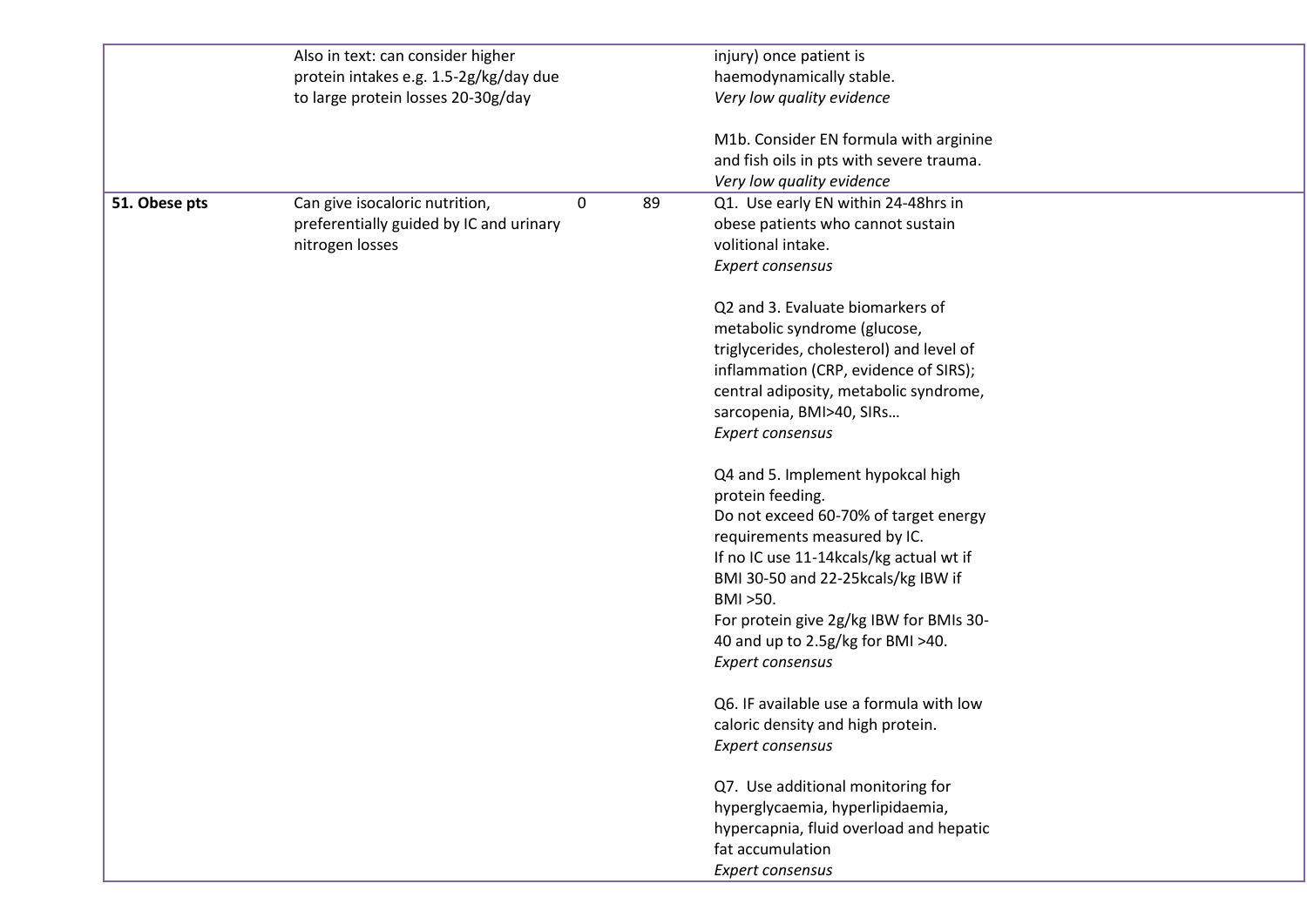|                             |                                                                                                                                                                                                                                                                                                                                                                                                                                                                                                                                                                                                                                                                               |            |    | Q8. Pts with hx of bariatric surgery:<br>give thiamine prior to nutrition<br>/dextrose provision. Evaluate and treat<br>micronutrient deficiencies.<br>Expert consensus |                                                                                                                                                                                                                                                                 |
|-----------------------------|-------------------------------------------------------------------------------------------------------------------------------------------------------------------------------------------------------------------------------------------------------------------------------------------------------------------------------------------------------------------------------------------------------------------------------------------------------------------------------------------------------------------------------------------------------------------------------------------------------------------------------------------------------------------------------|------------|----|-------------------------------------------------------------------------------------------------------------------------------------------------------------------------|-----------------------------------------------------------------------------------------------------------------------------------------------------------------------------------------------------------------------------------------------------------------|
| 52.                         | If IC not available energy intake can<br>be based on adjusted body weight<br>(ABW) where ABW is IBW at BMI 25<br>plus 20-25% of difference between<br>actual body wt and ideal body wt. This<br>formula is not validated.<br>If urinary nitrogen losses or lean body<br>mass determination not available can<br>give 1.3g/kg adjusted body weight.<br>(Progressive increase as per other ICU<br>pts)<br>Note this ABW method above gives<br>less kcals and protein than using<br>actual body weight in PSU/modified<br>PSU equation and less protein than<br>1.2g/kg actual wt.<br>Consider pts activity level and age<br>when making assumptions about lean<br>vs. fat mass. | <b>GPP</b> | 89 | See above                                                                                                                                                               |                                                                                                                                                                                                                                                                 |
| 53. Monitoring<br>glycaemia | Measure blood glucose initially after<br>ICU admission or after artificial<br>nutrition starts and then 4hrly for 1 <sup>st</sup> 2<br>days<br>(may need to do more frequently in<br>unstable pts; blood draw central<br>venous or arterial, avoid capillary<br>pricks; use blood gas analyser or lab<br>analyse not point of care devices; use<br>IV and continuous insulin with an<br>electric syringe; use a dynamic scale<br>rather than a sliding scale; aim to<br>avoid severe hyperglycaemia<br>>10mmol/l, mild hypoglycaemia <3.9<br>mmol/I and high glucose variability;                                                                                             | GPP        | 93 | H5. Keep blood glucose between 7.8<br>and 10mmol/l.<br>Moderate quality evidence                                                                                        | 10.4a. Recommend blood sugars > 10<br>mmol/L be avoided and to use a blood<br>glucose target of around 8.0 mmol/L (or<br>7-9 mmol/L), rather than a more<br>stringent or liberal target range.<br>Insufficient data to recommend use of<br>S/C insulin over IV. |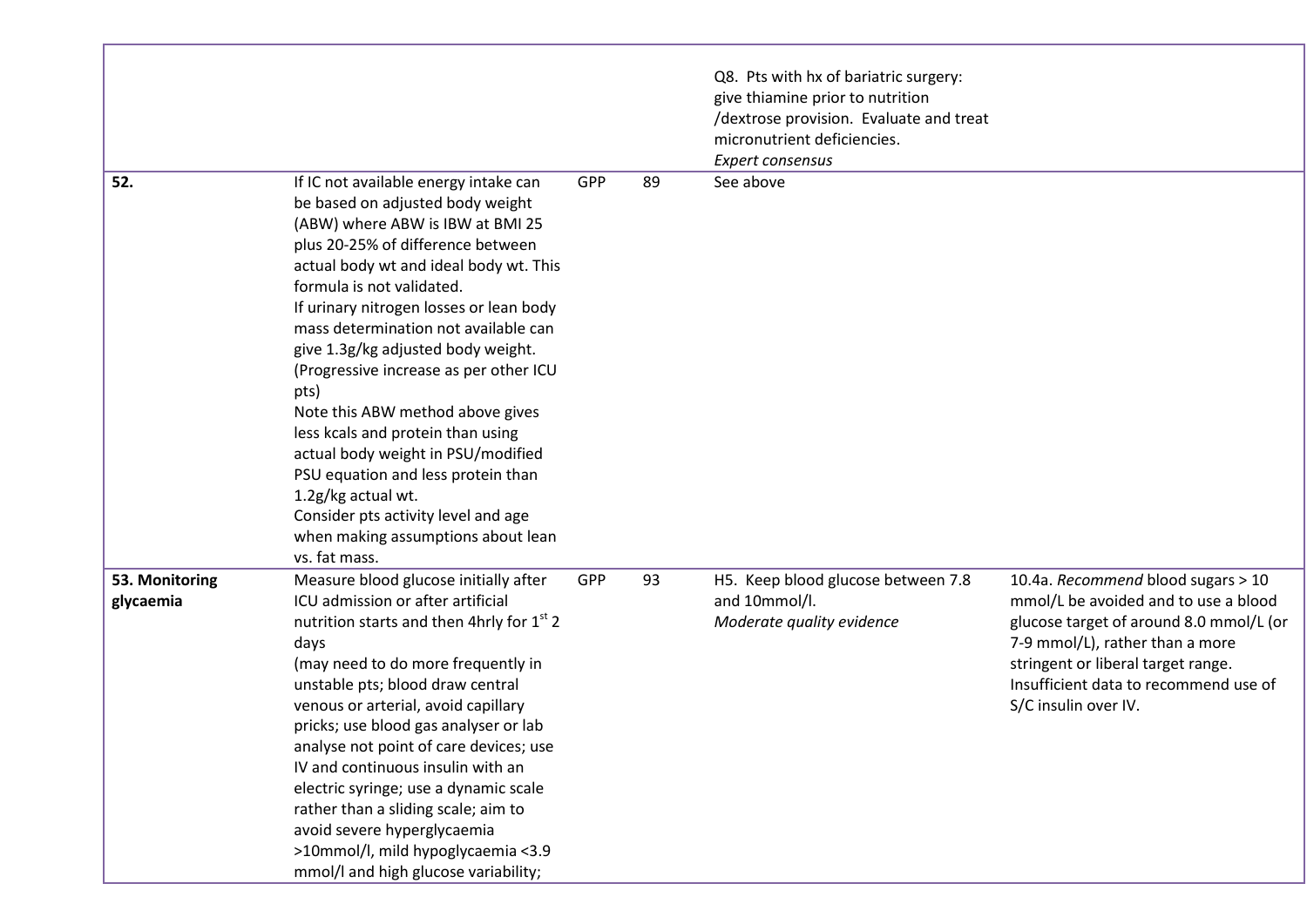| <b>Prevention/Monitoring</b>                   | Prevention of aspiration:                                                                                                                                                                                                                                                                                                               |     |     | D4. Assess aspiration risk.                                                                                                                                                                                                                                 | 5.4. Recommend a head of bed elevation                                                               |
|------------------------------------------------|-----------------------------------------------------------------------------------------------------------------------------------------------------------------------------------------------------------------------------------------------------------------------------------------------------------------------------------------|-----|-----|-------------------------------------------------------------------------------------------------------------------------------------------------------------------------------------------------------------------------------------------------------------|------------------------------------------------------------------------------------------------------|
|                                                | (ESPEN position paper 2018<br>Monitoring nutrition in ICU)                                                                                                                                                                                                                                                                              |     |     |                                                                                                                                                                                                                                                             |                                                                                                      |
| <b>Feeding protocols</b>                       | Include:<br>-Consideration of postpyloric feeding<br>with persistent large GRV on gastric<br>feeding.<br>-Consideration of percutaneous<br>access with prolonged feeding.<br>-Bowel management protocol<br>-Blood glucose control and insulin<br>infusion protocol<br>-Daily assessment of feed volume<br>delivery<br>-Patient weighing |     |     | diarrhoea<br>D3a. Use feeding protocol to increase<br>overall kcal delivery<br>Moderate to high quality evidence<br>H1. Use protocols and nutrition support<br>teams to maximise efficiency and<br>reduce risk associated with PN.<br>Expert consensus      | 5.1. Consider using a feeding protocol<br>that includes strategies to optimise<br>nutrition delivery |
| <b>Monitoring EN</b><br>tolerance              |                                                                                                                                                                                                                                                                                                                                         |     |     | D1. Monitor EN tolerance daily<br>Avoid inappropriate cessation of EN<br>Limit NPO orders to limit ileus and<br>prevent inadequate nutrition delivery.<br>Expert consensus<br>D6. Do not automatically interrupt EN<br>for diarrhoea. Evaluate aetiology of |                                                                                                      |
| 57. Energy restriction<br>in refeeding hypoPO4 | In pts with refeeding<br>hypophosphataemia energy supply<br>should be restricted for 48hrs and<br>then gradually increased                                                                                                                                                                                                              | B   | 100 |                                                                                                                                                                                                                                                             |                                                                                                      |
| 56. Refeeding<br>hypophosphataemia             | In pts with PO4 <0.65mmol/l or a<br>drop of >0.16mmol/l electrolytes<br>should be measured 2-3 times daily<br>and supplemented if needed                                                                                                                                                                                                | GPP | 100 |                                                                                                                                                                                                                                                             |                                                                                                      |
| 55. Electrolyte<br>measurement                 | K+, PO4, Mg2+ should be measured at<br>least daily for the first week                                                                                                                                                                                                                                                                   | GPP | 92  |                                                                                                                                                                                                                                                             |                                                                                                      |
| 54.                                            | If glucose >10mmol/l give insulin                                                                                                                                                                                                                                                                                                       | A   | 93  |                                                                                                                                                                                                                                                             | 10.4b. Insufficient data to recommend<br>low CHO diets in conjunction with insulin                   |
|                                                | avoid large IV glucose infusions >3-<br>4mg/kg/min)                                                                                                                                                                                                                                                                                     |     |     |                                                                                                                                                                                                                                                             |                                                                                                      |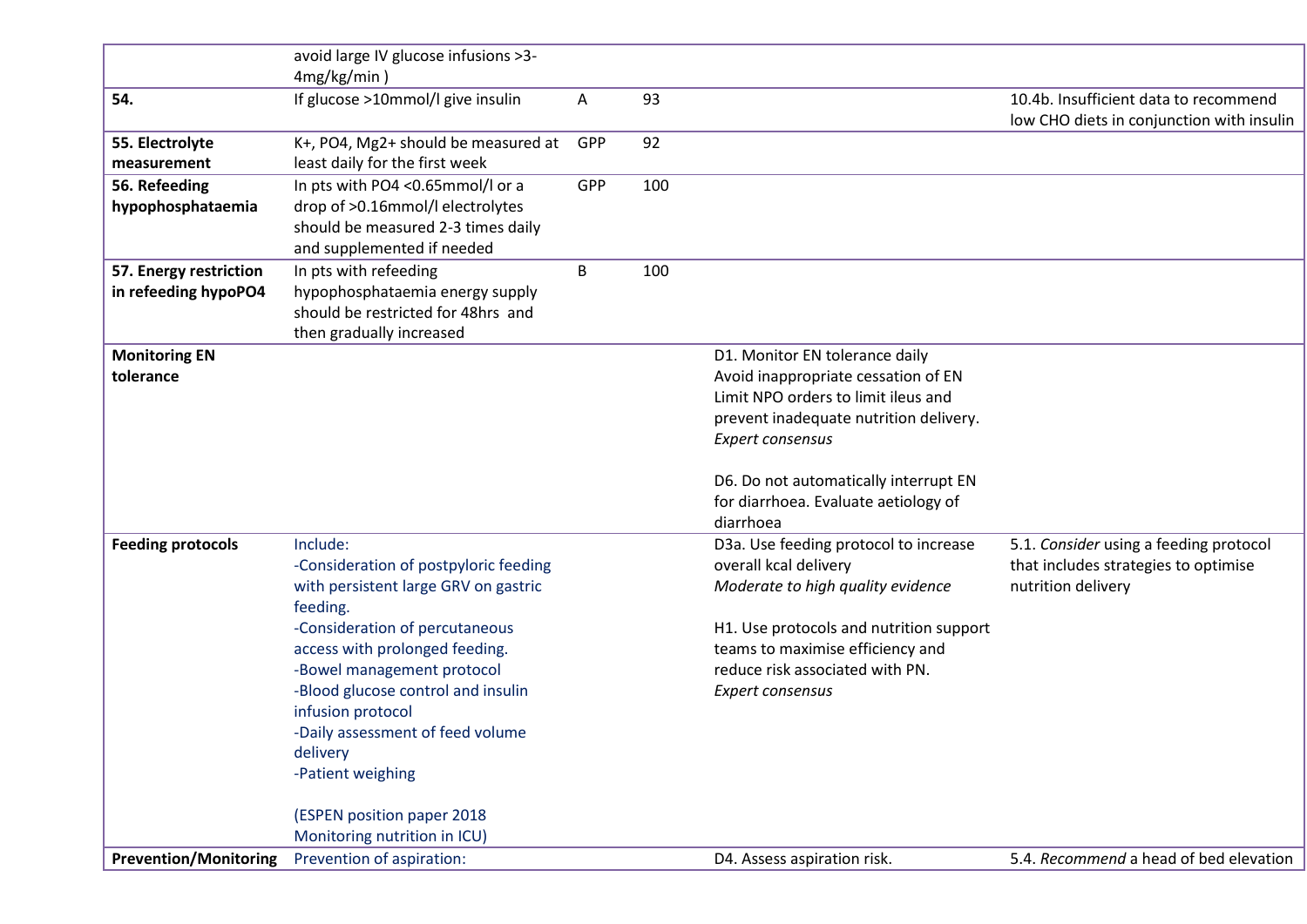| for aspiration    | -Bed head tilt up 30 to 45 degrees<br>-Assessment of gastric filling by | Take steps to reduce risk of aspiration<br>Expert consensus | of 45 degrees, if not possible raise head<br>of bed as much as possible |
|-------------------|-------------------------------------------------------------------------|-------------------------------------------------------------|-------------------------------------------------------------------------|
|                   | ultrasound, or measurement of GRV                                       |                                                             |                                                                         |
|                   | in patients during initiation of enteral                                | D4d. Employ nursing directives to                           |                                                                         |
|                   | feeding, particularly with unprotected                                  | reduce aspiration risk. HOB elevation of                    |                                                                         |
|                   | airway                                                                  | 30-45 degrees. Use chlorhexidine                            |                                                                         |
|                   |                                                                         | mouth wash bd.                                              |                                                                         |
|                   | (ESPEN position paper 2018                                              | Expert consensus                                            |                                                                         |
|                   | Monitoring nutrition in ICU)                                            |                                                             |                                                                         |
|                   |                                                                         | D5. Do not use blue/or any colour food                      |                                                                         |
|                   |                                                                         | dye/glucose oxidase strips to test for                      |                                                                         |
|                   |                                                                         | aspiration.                                                 |                                                                         |
|                   |                                                                         | <b>Expert consensus</b>                                     |                                                                         |
| <b>Monitoring</b> | -Glucose: First 24 hrs of ICU                                           |                                                             |                                                                         |
| biochemical       | admission/feeding: every 4-6 hrs                                        |                                                             |                                                                         |
| parameters        | Later: at least 2 times daily                                           |                                                             |                                                                         |
|                   | -Phosphate Within first 6-12 hrs of                                     |                                                             |                                                                         |
|                   | admission.                                                              |                                                             |                                                                         |
|                   | Later: once a day                                                       |                                                             |                                                                         |
|                   | -Potassium First 24 hrs of ICU                                          |                                                             |                                                                         |
|                   | admission/feeding: every 6 h with                                       |                                                             |                                                                         |
|                   | blood gases                                                             |                                                             |                                                                         |
|                   | -Sodium, Chloride, Magnesium: once                                      |                                                             |                                                                         |
|                   | daily                                                                   |                                                             |                                                                         |
|                   | -Liver tests: AST, ALT Twice weekly                                     |                                                             |                                                                         |
|                   | -Triglycerides: Twice weekly                                            |                                                             |                                                                         |
|                   | -Prealbumin: Once weekly                                                |                                                             |                                                                         |
|                   | -Glutamine: In selected cases (renal                                    |                                                             |                                                                         |
|                   | replacement therapy, burns, PN                                          |                                                             |                                                                         |
|                   | without glutamine)                                                      |                                                             |                                                                         |
|                   | -Trace elements: Cu, Se, Zn In                                          |                                                             |                                                                         |
|                   | selected cases (such as e.g. burns)                                     |                                                             |                                                                         |
|                   | -Urea in blood: 3 times weekly                                          |                                                             |                                                                         |
|                   | -Urea in urine: 6-hr urine collection                                   |                                                             |                                                                         |
|                   | once weekly in absence of renal                                         |                                                             |                                                                         |
|                   | failure                                                                 |                                                             |                                                                         |
|                   | -Ammonium: In case of unexplained                                       |                                                             |                                                                         |
|                   | worsening of consciousness state                                        |                                                             |                                                                         |
|                   | -Carnitine: Considering the limited                                     |                                                             |                                                                         |
|                   | availability and cost, to be done only                                  |                                                             |                                                                         |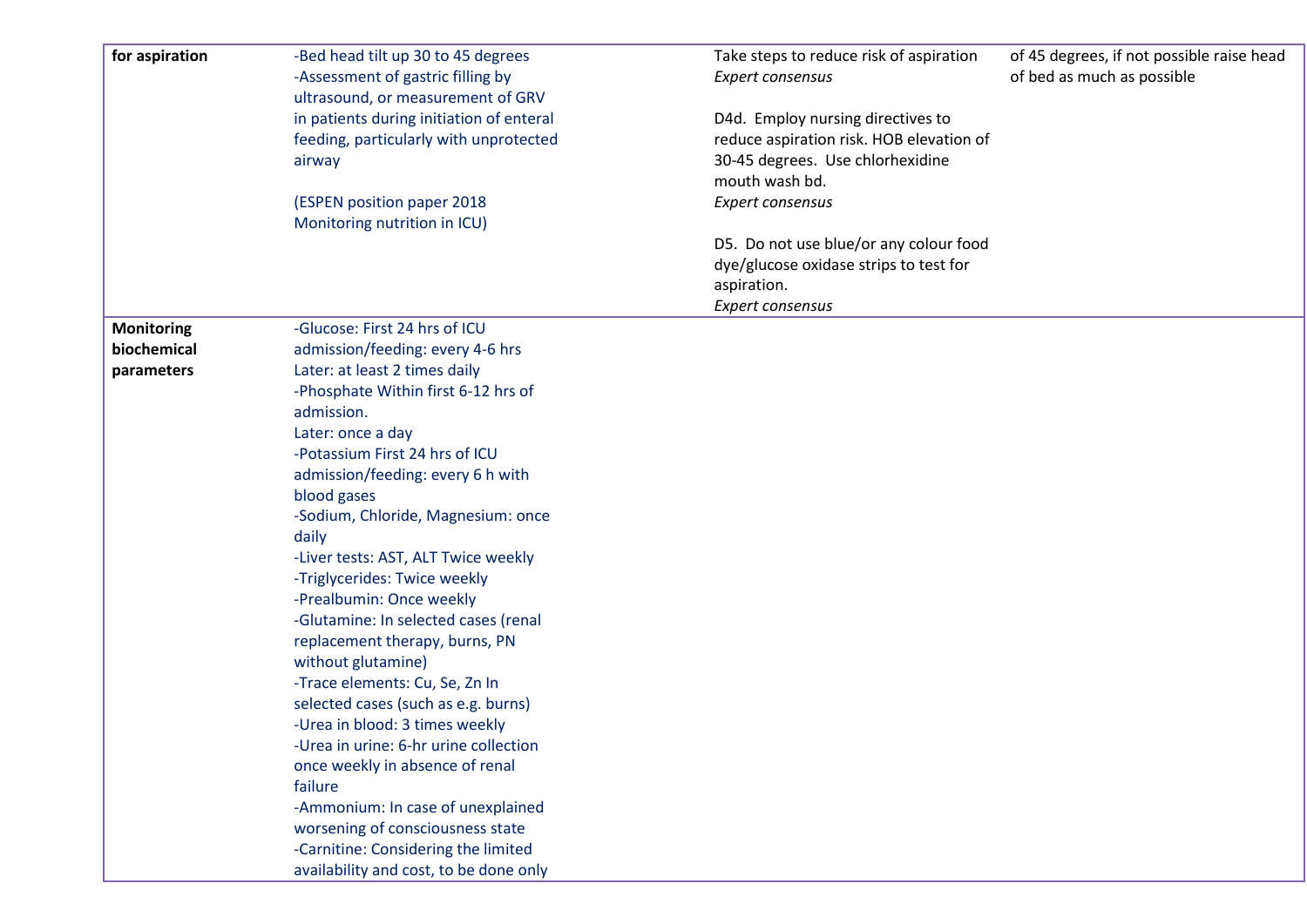|                       | in presence of unexplained<br>rapid muscle catabolism and<br>hyperlactatemia with adequate<br>protein supply.<br>(ESPEN position paper 2018<br>Monitoring nutrition in ICU) |                                                                |                                                                                        |
|-----------------------|-----------------------------------------------------------------------------------------------------------------------------------------------------------------------------|----------------------------------------------------------------|----------------------------------------------------------------------------------------|
| <b>EN</b> formulation |                                                                                                                                                                             | E1. Use standard polymeric EN. Avoid                           | 4.3 Consider whole protein polymeric                                                   |
|                       |                                                                                                                                                                             | speciality formulas/dx specific formulas.<br>Expert consensus. | feeds rather than peptide based feeds                                                  |
|                       |                                                                                                                                                                             | E2. Do not use immune modulating                               | 4.4 Insufficient data to make a                                                        |
|                       |                                                                                                                                                                             | formulae (arginine, n-3s, glutamine,<br>nucleic acid)          | recommendation on low pH diets.                                                        |
|                       |                                                                                                                                                                             | Very low quality evidence                                      | 4.5. Insufficient data to recommend the<br>routing use of fibre. Potential for harm in |
|                       |                                                                                                                                                                             | E4a & b. Do not use mixed fibre                                | select pts (haemodynamically unstable,                                                 |
|                       |                                                                                                                                                                             | formula routinely. Consider in                                 | risk of bowel ischaemia, severe,                                                       |
|                       |                                                                                                                                                                             | persistent diarrhoea. Avoid in pts at                          | significantly suppressed gut motility)                                                 |
|                       |                                                                                                                                                                             | high risk for bowel ischaemia or severe                        |                                                                                        |
|                       |                                                                                                                                                                             | dysmotility. Consider small peptide feed                       |                                                                                        |
|                       |                                                                                                                                                                             | in persistent diarrhoea unresponsive to<br>fibre               |                                                                                        |
|                       |                                                                                                                                                                             | Low quality evidence                                           |                                                                                        |
|                       |                                                                                                                                                                             | Expert consensus                                               |                                                                                        |
|                       |                                                                                                                                                                             | F1. Consider a fermentable soluble fibre                       |                                                                                        |
|                       |                                                                                                                                                                             | supplement in all haemodynamically                             |                                                                                        |
|                       |                                                                                                                                                                             | stable ICU pts.                                                |                                                                                        |
|                       |                                                                                                                                                                             | Use 10-20g soluble fibre in divided                            |                                                                                        |
|                       |                                                                                                                                                                             | doses if there is diarrhoea.                                   |                                                                                        |
|                       |                                                                                                                                                                             | Expert consensus                                               |                                                                                        |
|                       |                                                                                                                                                                             | 12. Consider use of fluid restricted                           |                                                                                        |
|                       |                                                                                                                                                                             | energy dense EN formulations in acute                          |                                                                                        |
|                       |                                                                                                                                                                             | respiratory failure especially if volume                       |                                                                                        |
|                       |                                                                                                                                                                             | overloaded                                                     |                                                                                        |
| <b>Probiotics</b>     |                                                                                                                                                                             | Expert consensus<br>F2. Cannot make a recommendation for       | 6.2. Consider probiotic use (not able to                                               |
|                       |                                                                                                                                                                             | routine use of probiotics.                                     | recommend a specific dose or probiotic                                                 |
|                       |                                                                                                                                                                             | Low quality evidence                                           | except do not use S. boulardi,                                                         |
|                       |                                                                                                                                                                             |                                                                | considered unsafe in ICU patients)                                                     |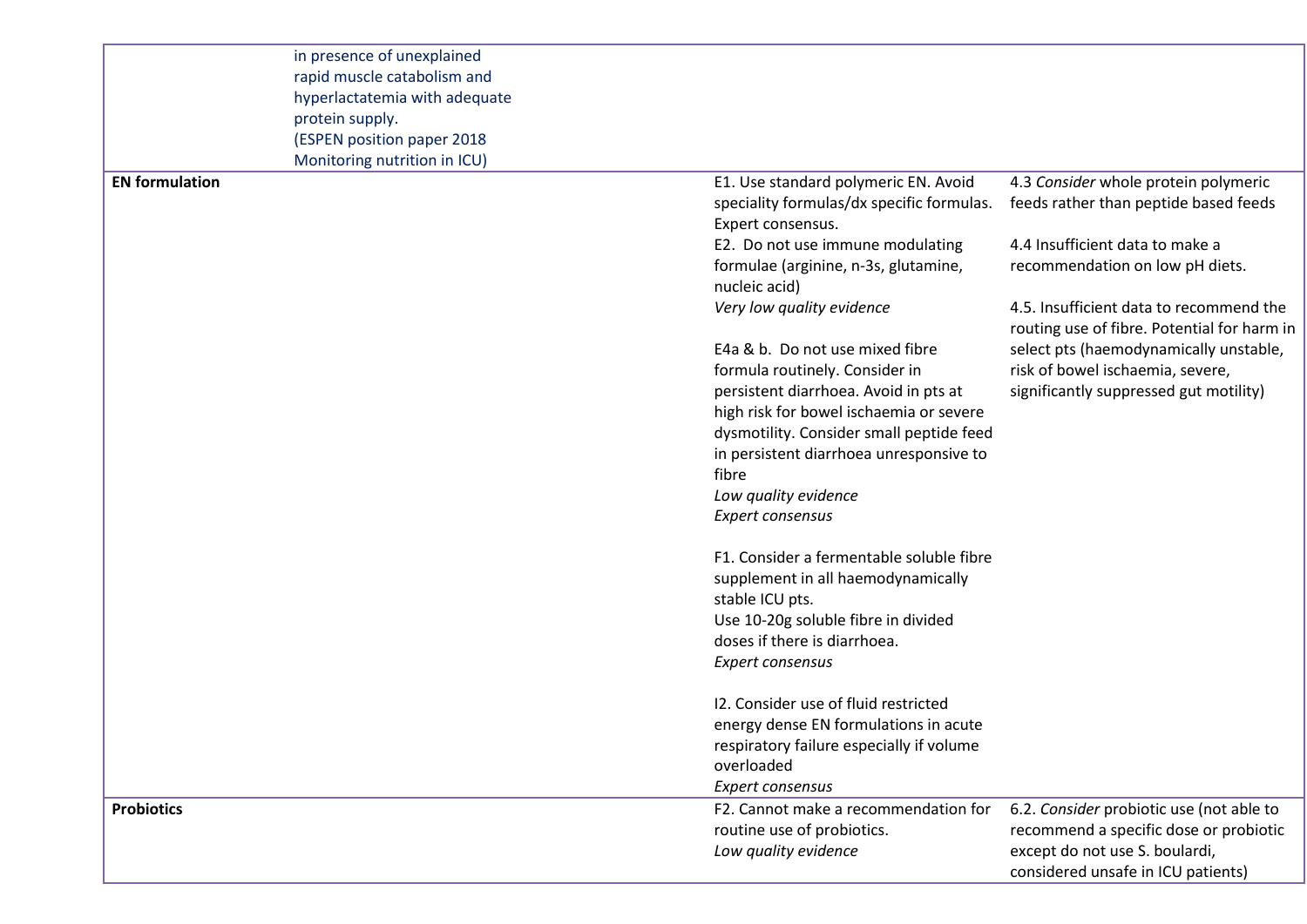| Compounded vs.             | H4. No advantage to using                |                                           |
|----------------------------|------------------------------------------|-------------------------------------------|
| commercially available     | commercially available PN vs.            |                                           |
| PN                         | compounded admixtures.                   |                                           |
|                            | Expert consensus                         |                                           |
| <b>Respiratory failure</b> | I1. Do not use high fat/low CHO          | 3.3a. An initial strategy of trophic      |
|                            | formulations in ICU pts with acute       | feeding for 5 days should not be          |
|                            | respiratory failure (avoid overfeeding;  | considered in ALI pts                     |
|                            | avoid rapid infusion of IV fat emulsions |                                           |
|                            | especially soy based).                   | 4.1bi. Consider use of an enteral formula |
|                            | Very low quality evidence                | with fish oils, borage oils and           |
|                            |                                          | antioxidants i.e. Oxepa in ARDS/ALI.      |
|                            | 12. Consider use of fluid restricted     |                                           |
|                            | energy dense EN formulations in acute    |                                           |
|                            | respiratory failure especially if volume |                                           |
|                            | overloaded                               |                                           |
|                            |                                          |                                           |
|                            | Expert consensus                         |                                           |
| <b>Renal failure</b>       | J1. Use standard EN in AKI pts, with     |                                           |
|                            | protein of 1.2-2g/kg and energy of 25-   |                                           |
|                            | 30kcals/kg. If significant electrolyte   |                                           |
|                            | abnormalities develop consider a lower   |                                           |
|                            | electrolyte feed designed for renal      |                                           |
|                            | failure.                                 |                                           |
|                            | Expert consensus                         |                                           |
|                            | J2. Pts on frequent IHD or on CRRT need  |                                           |
|                            | up to 2.5g/kg protein.                   |                                           |
|                            | Protein should not be restricted in AKI  |                                           |
|                            | as a means of avoiding/delaying          |                                           |
|                            | dialysis.                                |                                           |
|                            | Very low quality evidence                |                                           |
| <b>Hepatic Failure</b>     | K1. Use a dry weight to determine        |                                           |
|                            | energy and protein requirements.         |                                           |
|                            | Avoid restricting protein - feed as per  |                                           |
|                            | other ICU patients.                      |                                           |
|                            | Expert consensus                         |                                           |
|                            | K2. Use EN ahead of PN in acute and or   |                                           |
|                            | chronic liver disease.                   |                                           |
|                            | Expert consensus                         |                                           |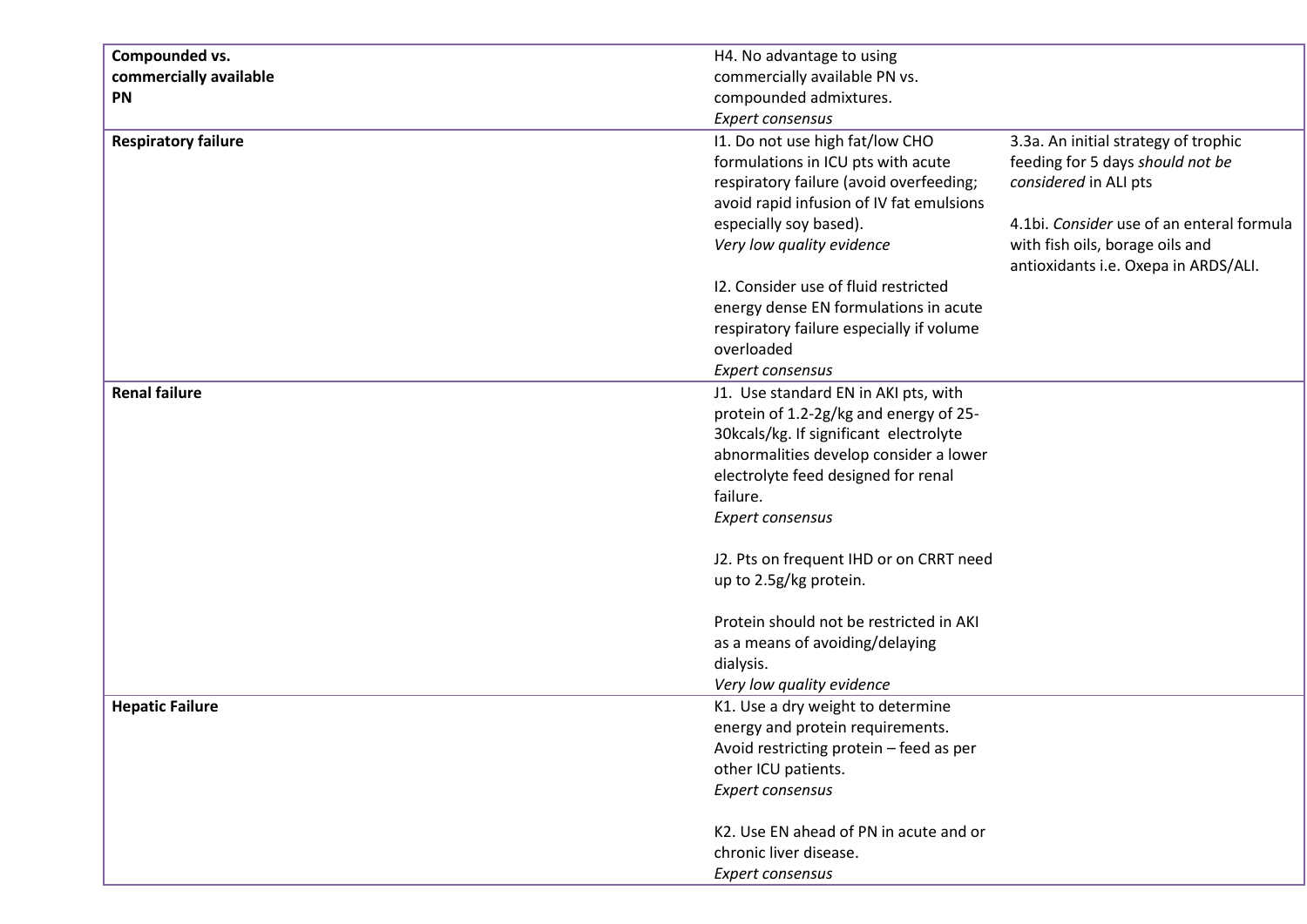|                                   | K3. Use standard EN formulations. No       |
|-----------------------------------|--------------------------------------------|
|                                   | evidence for BCAAs.                        |
|                                   | <b>Expert consensus</b>                    |
| <b>Acute pancreatitis</b>         | L1a. Evaluate dx severity to direct        |
|                                   | nutrition therapy.                         |
|                                   | Expert consensus                           |
|                                   | L1b. In mild acute pancreatitis advance    |
|                                   | to oral diet as tolerated. If              |
|                                   | complications occur or dx severity         |
|                                   | worsens use specialised nutrition          |
|                                   | therapy.                                   |
|                                   | Very low quality evidence                  |
|                                   | L1c. In mod to severe dx use naso-         |
|                                   | enteric feeding, start at trophic rate and |
|                                   | increase to goal within 24-48hrs if pt     |
|                                   | fluid volume resuscitated.                 |
|                                   | Very low quality evidence                  |
|                                   | L12. Use a standard EN formula             |
|                                   | Very low quality evidence                  |
|                                   | L3a. Use EN over PN.                       |
|                                   | Low quality evidence                       |
|                                   | L3b. Provide nutrition NG or NJ, no        |
|                                   | difference in tolerance or outcomes.       |
|                                   | Low quality evidence                       |
|                                   | L5. Consider use of probiotics in severe   |
|                                   | acute pancreatitis pts on EN.              |
|                                   | Low quality evidence                       |
|                                   | L6. If EN not feasible in SAP consider PN  |
|                                   | after 1 week of pancreatitis episode.      |
|                                   | Expert consensus                           |
| <b>Chronically critically ill</b> | P1. Recommend that chronically             |
|                                   | critically ill pts (defined as those with  |